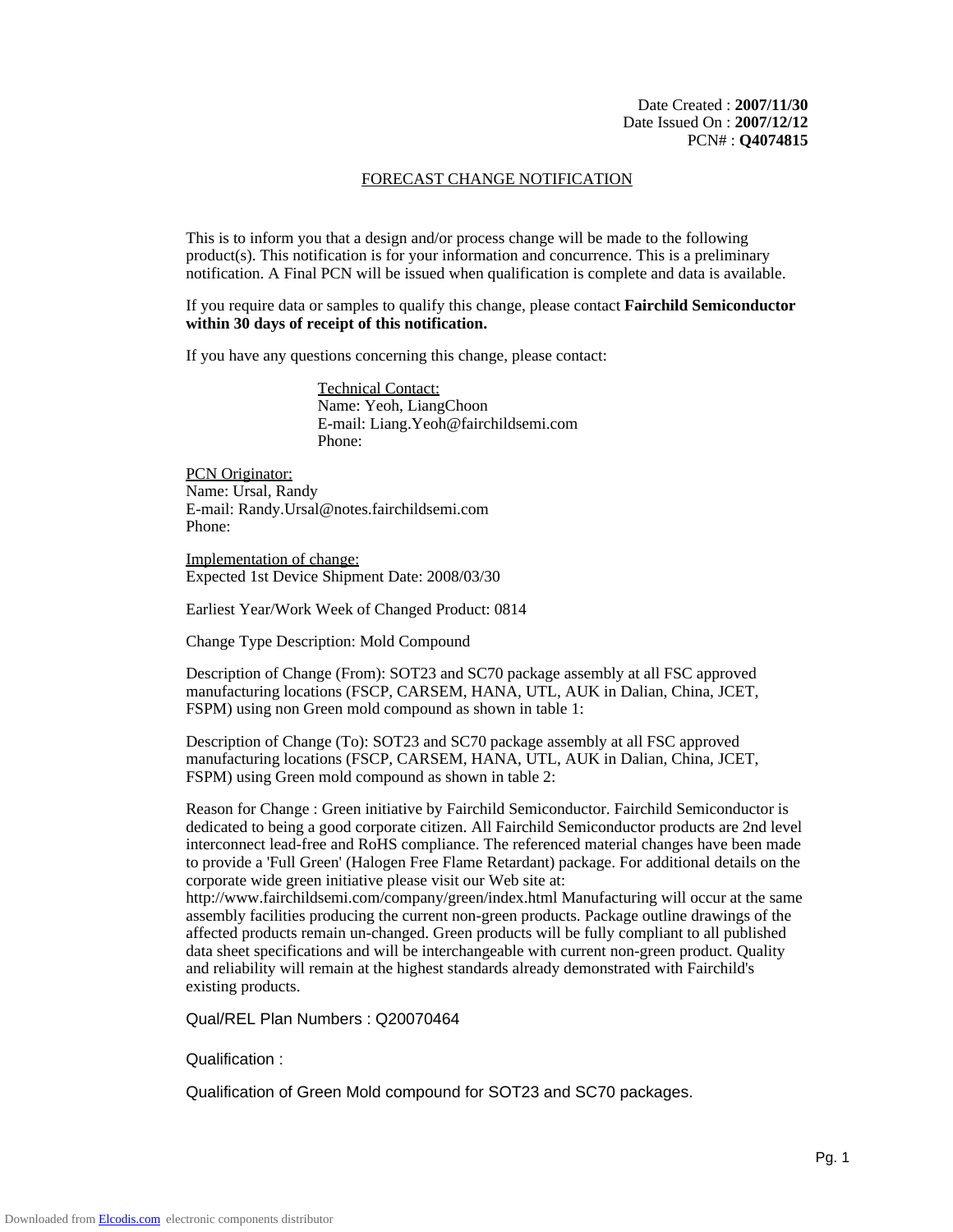# Change From

|  | <b>BILL OF MATERIALS:</b> |  |
|--|---------------------------|--|
|  |                           |  |

| <b>PACKAGE:</b> | SOT 23 3L   |                                    |                             |                              |               |
|-----------------|-------------|------------------------------------|-----------------------------|------------------------------|---------------|
| Location        | <b>FSCP</b> | CARSEM                             | UTL                         | <b>AUK-CHINA</b>             | <b>JCET</b>   |
| Pin count       | 3-Leads     | 3-Leads                            | 3-Leads                     | 3-Leads                      | 3-Leads       |
| Leadframe       | Alloy 42    | Alloy 42                           | Alloy 194                   | Alloy 42                     | Alloy 42      |
| Die Attach      | Eutectic    | Adhesive (Ablebond 84-<br>1LMISR4) | Adhesive (Ablebond<br>8006) | Eutectic                     | Eutectic      |
| Wire            | Gold        | Gold                               | Gold                        | Gold                         | Gold          |
| <b>EMC</b>      | KTMC 3433NA | NITTO MP8000CSM                    | SUMITOMO G600               | KTMC 1050TM / LMC-<br>100G-S | ELL-2K1       |
| Lead Finish     | Matte Sn    | Matte Sn                           | Matte Sn                    | Matte Sn                     | semi-Matte Sn |

#### PACKAGE: SOT-23 5L

| 1 AUNAUL.   | JUILJJL                                    |                                                         |                                    |                                    |
|-------------|--------------------------------------------|---------------------------------------------------------|------------------------------------|------------------------------------|
| Location    | FSCP                                       | CARSEM                                                  | HANA                               | UTL                                |
| Pin count   | 5-Leads                                    | 5-Leads                                                 | 5-Leads                            | 5-Leads                            |
| Leadframe   | OMCL-1 / Alloy 194                         | Alloy 194                                               | Alloy 194                          | Alloy 194                          |
| Die Attach  | Adhesive (Ablebond<br>84-1LMISR4 / QMI519) | Adhesive (Ablebond 84-<br>1LMISR4 / Ablebond 84-<br>3J) | Adhesive (Ablestik 84-<br>1LMISR4) | Adhesive (Ablestik 84-<br>1LMISR4) |
| Wire        | Gold                                       | Gold                                                    | Gold                               | Gold                               |
| <b>EMC</b>  | COOKSON AMC-2RC                            | NITTO MP8000CSM                                         | NITTO MP8000AN                     | SUMITOMO EME6710SJ                 |
| Lead Finish | Matte Sn                                   | Matte Sn                                                | Matte Sn.                          | Matte Sn                           |

#### PACKAGE: SOT-23 6L

| Location    | CARSEM                            | <b>HANA</b>                        | UTL                                                     |
|-------------|-----------------------------------|------------------------------------|---------------------------------------------------------|
| Pin count   | 6-Leads                           | 6-Leads                            | 6-Leads                                                 |
| Leadframe   | Alloy 194                         | Alloy 194                          | Alloy 194                                               |
| Die Attach  | Adhesive (Ablebond<br>84-1LMISR4) | Adhesive (Ablestik 84-<br>1LMISR4) | Adhesive (Ablestik 84-<br>1LMISR4 / Ablebond 84-<br>3J) |
| Wire        | Gold                              | Gold                               | Gold                                                    |
| <b>EMC</b>  | NITTO MP8000CSM                   | NITTO MP8000AN                     | SUMITOMO EME6710SJ                                      |
| Lead Finish | Matte Sn                          | Matte Sn                           | Matte Sn                                                |

### PACKAGE: SC70-3L

| Location    | CARSEM             | HANA                    |
|-------------|--------------------|-------------------------|
| Pin count   | 3 (COL)            | 3-Leads                 |
| Leadframe   | Alloy 42           | Alloy 194               |
|             | Adhesive (Ablebond | Adhesive (Ablestick 84- |
| Die Attach  | 8006)              | 1LMISR4)                |
| Wire        | Gold               | Gold                    |
| <b>EMC</b>  | NITTO MP8000C      | NITTO MP8000AN          |
| Lead Finish | Matte Sn           | Matte Sn                |

#### PACKAGE: **SC70-5L**

| $P_{\text{min}}$ | JUIU-JL                           |                                     |                                    |
|------------------|-----------------------------------|-------------------------------------|------------------------------------|
| <b>Location</b>  | <b>CARSEM</b>                     | <b>HANA</b>                         | <b>FSPM</b>                        |
| Pin count        | 5-Leads                           | 5-Leads                             | 5-Leads                            |
| Leadframe        | Alloy 42                          | Alloy 194                           | Alloy 194                          |
| Die Attach       | Adhesive (Ablebond<br>84-1LMISR4) | Adhesive (Ablestick 84-<br>1LMISR4) | Adhesive (Ablestik 84-<br>1LMISR4) |
| Wire             | Gold                              | Gold                                | Gold                               |
| <b>EMC</b>       | NITTO MP8000C                     | NITTO MP8000AN                      | NITTO MP8000AN-F                   |
| Lead Finish      | Matte Sn.                         | Matte Sn                            | Matte Sn                           |

#### PACKAGE: **SC70-6L**

| Location    | <b>FSCP</b>                                      | CARSEM                                                                  | HANA                                | <b>JCET</b>    | <b>FSPM</b>                        |
|-------------|--------------------------------------------------|-------------------------------------------------------------------------|-------------------------------------|----------------|------------------------------------|
| Pin count   | 6-Leads                                          | 6-Leads                                                                 | 6-Leads                             | 6-Leads        | 6-Leads                            |
| Leadframe   | Alloy 42                                         | Alloy 42                                                                | Alloy 194                           | Alloy 42       | Alloy 194                          |
| Die Attach  | Eutectic / Adhesive<br>(Ablebond 84-<br>1LMISR4) | Adhesive (Ablebond 84-<br>1LMISR4 / Ablebond<br>8006NS / Ablebond 8290) | Adhesive (Ablestick 84-<br>1LMISR4) | Eutectic       | Adhesive (Ablestik 84-<br>1LMISR4) |
| Wire        | Gold                                             | Gold                                                                    | Gold                                | Gold           | Gold                               |
| <b>EMC</b>  | COOKSON AMC-2RC                                  | NITTO MP8000C HITACHI<br>CEL9220HF13                                    | NITTO MP8000AN                      | <b>ELL-2K1</b> | NITTO MP8000AN-F                   |
| Lead Finish | Matte Sn                                         | Matte Sn                                                                | Matte Sn                            | semi-Matte Sn  | Matte Sn                           |

Change To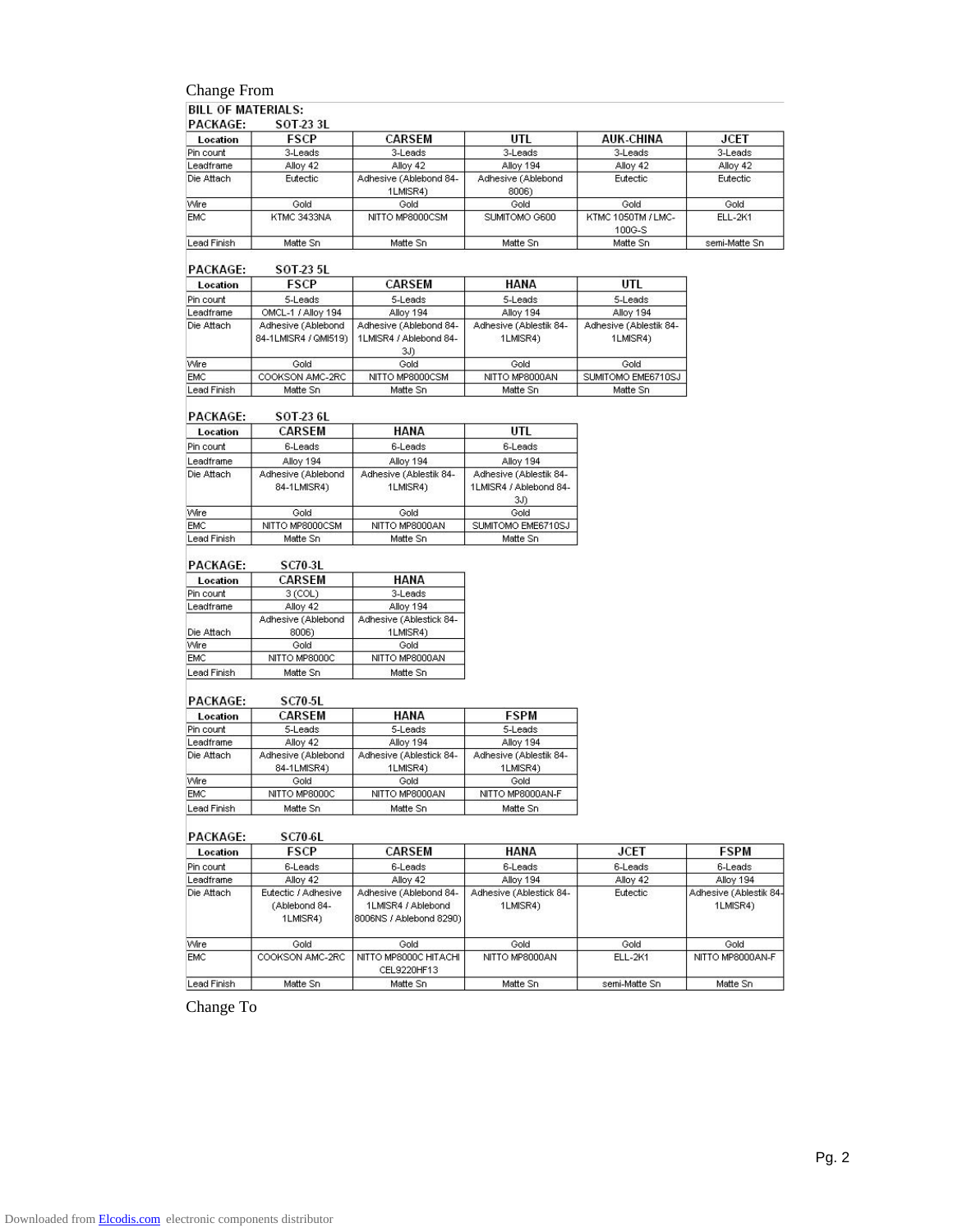| <b>PACKAGE:</b>           | SOT 23 3L                                    |                                                                         |                                                     |                                    |                                    |
|---------------------------|----------------------------------------------|-------------------------------------------------------------------------|-----------------------------------------------------|------------------------------------|------------------------------------|
| Location                  | FSCP                                         | CARSEM                                                                  | UTL                                                 | <b>AUK-CHINA</b>                   | <b>JCET</b>                        |
| Pin count                 | 3-Leads                                      | 3-Leads                                                                 | 3-Leads                                             | 3-Leads                            | 3-Leads                            |
| Leadframe                 | Alloy 42                                     | Alloy 42                                                                | Alloy 194                                           | Alloy 42                           | Alloy 42                           |
| Die Attach                | Eutectic                                     | Adhesive (Ablebond 84-<br>1LMISR4)                                      | Adhesive (Ablebond 8006 /<br>Ablebond 8006NS)       | Eutectic                           | Eutectic                           |
| Wire                      | Gold                                         | Gold                                                                    | Gold                                                | Gold                               | Gold                               |
| EMC                       | COOKSON CK5000A                              | HITACHI CEL9220HF13                                                     | SUMITOMO G600                                       | <b>KTMC-1050GS</b>                 | GE1030S                            |
| Lead Finish               | Matte Sn                                     | Matte Sn                                                                | Matte Sn                                            | Matte Sn                           | semi-Matte Sn                      |
| PACKAGE:                  | SOT 23 5L                                    |                                                                         |                                                     |                                    |                                    |
| Location                  | <b>FSCP</b>                                  | <b>CARSEM</b>                                                           | HANA                                                | UTL                                |                                    |
| Pin count                 | 5-Leads                                      | 5-Leads                                                                 | 5-Leads                                             | 5-Leads                            |                                    |
| Leadframe                 | OMCL-1 / Alloy 194                           | Alloy 194                                                               | Alloy 194                                           | Alloy 194                          |                                    |
| Die Attach                | Adhesive (Ablebond 84-<br>1LMISR4 / QMI519)  | Adhesive (Ablebond 84-<br>1LMISR4 / Ablebond 84-3J /<br>Ablebond 8290)  | Adhesive (Ablestik 84-<br>1LMISR4)                  | Adhesive (Ablestik 84-<br>1LMISR4) |                                    |
| Wire                      | Gold                                         | Gold                                                                    | Gold                                                | Gold                               |                                    |
| <b>EMC</b>                | COOKSON CK5000A                              | HITACHI CEL9220HF13                                                     | SUMITOMO G600                                       | SUMITOMO G600                      |                                    |
| Lead Finish               | Matte Sn                                     | Matte Sn                                                                | Matte Sn                                            | Matte Sn                           |                                    |
| PACKAGE:                  | SOT-23 6L                                    |                                                                         |                                                     |                                    |                                    |
| Location                  | CARSEM                                       | HANA                                                                    | UTL                                                 |                                    |                                    |
| Pin count                 | 6-Leads                                      | 6-Leads                                                                 | 6-Leads                                             |                                    |                                    |
| Leadframe                 | Alloy 194                                    | Alloy 194                                                               | Alloy 194                                           |                                    |                                    |
| Die Attach                | Adhesive (Ablebond 84-<br>1LMISR4)           | Adhesive (Ablestik 84-<br>1LMISR4)                                      | Adhesive (Ablestik 84-<br>1LMISR4 / Ablebond 84-3J) |                                    |                                    |
| Wire                      | Gold                                         | Gold                                                                    | Gold                                                |                                    |                                    |
| <b>EMC</b><br>Lead Finish | HITACHI CEL9220HF13<br>Matte Sn              | SUMITOMO G600<br>Matte Sn                                               | SUMITOMO G600<br>Matte Sn                           |                                    |                                    |
| PACKAGE:<br>Location      | SC70-3L<br>CARSEM                            | HANA<br>3-Leads                                                         |                                                     |                                    |                                    |
| Pin count<br>Leadframe    | 3 (COL)<br>Alloy 42                          | Alloy 194                                                               |                                                     |                                    |                                    |
| Die Attach                | Adhesive (Ablebond                           | Adhesive (Ablestick 84-                                                 |                                                     |                                    |                                    |
|                           | 8006)                                        | 1LMISR4)                                                                |                                                     |                                    |                                    |
| Wire                      | Gold                                         | Gold                                                                    |                                                     |                                    |                                    |
| <b>EMC</b>                | HITACHI CEL9220HF13                          | SUMITOMO G600                                                           |                                                     |                                    |                                    |
| Lead Finish               | Matte Sn                                     | Matte Sn                                                                |                                                     |                                    |                                    |
| PACKAGE:                  | <b>SC70-5L</b>                               |                                                                         |                                                     |                                    |                                    |
| Location                  | CARSEM                                       | HANA                                                                    | <b>FSPM</b>                                         |                                    |                                    |
| Pin count<br>Leadframe    | 5-Leads<br>Alloy 42                          | 5-Leads<br>Alloy 194                                                    | 5-Leads<br>Alloy 194                                |                                    |                                    |
| Die Attach                | Adhesive (Ablebond 84-                       | Adhesive (Ablestick 84-                                                 | Adhesive (Ablestik 84-                              |                                    |                                    |
|                           | 1LMISR4)                                     | 1LMISR4 / Ablestick 2200D)                                              | 1LMISR4)                                            |                                    |                                    |
| Wire                      | Gold                                         | Gold                                                                    | Gold                                                |                                    |                                    |
| EMC                       | HITACHI CEL9220HF13                          | SUMITOMO G600                                                           | COOKSON CK5000A                                     |                                    |                                    |
| Lead Finish               | Matte Sn                                     | Matte Sn.                                                               | Matte Sn                                            |                                    |                                    |
| PACKAGE:                  | <b>SC70-6L</b>                               |                                                                         |                                                     |                                    |                                    |
| Location                  | FSCP                                         | CARSEM                                                                  | HANA                                                | <b>JCET</b>                        | <b>FSPM</b>                        |
| Pin count                 | 6-Leads                                      | 6-Leads                                                                 | 6-Leads                                             | 6-Leads                            | 6-Leads                            |
| Leadframe                 | Alloy 42                                     | Alloy 42                                                                | Alloy 194                                           | Alloy 42                           | Alloy 194                          |
| Die Attach                | Eutectic / Adhesive<br>(Ablebond 84-1LMISR4) | Adhesive (Ablebond 84-<br>1LMISR4 / Ablebond 8006NS<br>/ Ablebond 8290) | Adhesive (Ablestick 84-<br>1LMISR4)                 | Eutectic                           | Adhesive (Ablestik 84-<br>1LMISR4) |
| Wire                      | Gold                                         | Gold                                                                    | Gold                                                | Gold                               | Gold                               |
|                           | HENKEL GR828HS                               | HITACHI CEL9220HF13                                                     | SUMITOMO G600                                       | GE1030S                            | COOKSON CK5000A                    |
| EMC                       |                                              |                                                                         |                                                     |                                    |                                    |

Qualification Stress Test and Sample Size Detail

| Device #1 | 2N7002 |
|-----------|--------|
| Package:  |        |
| #Leads:   | 006    |

Precondition Description: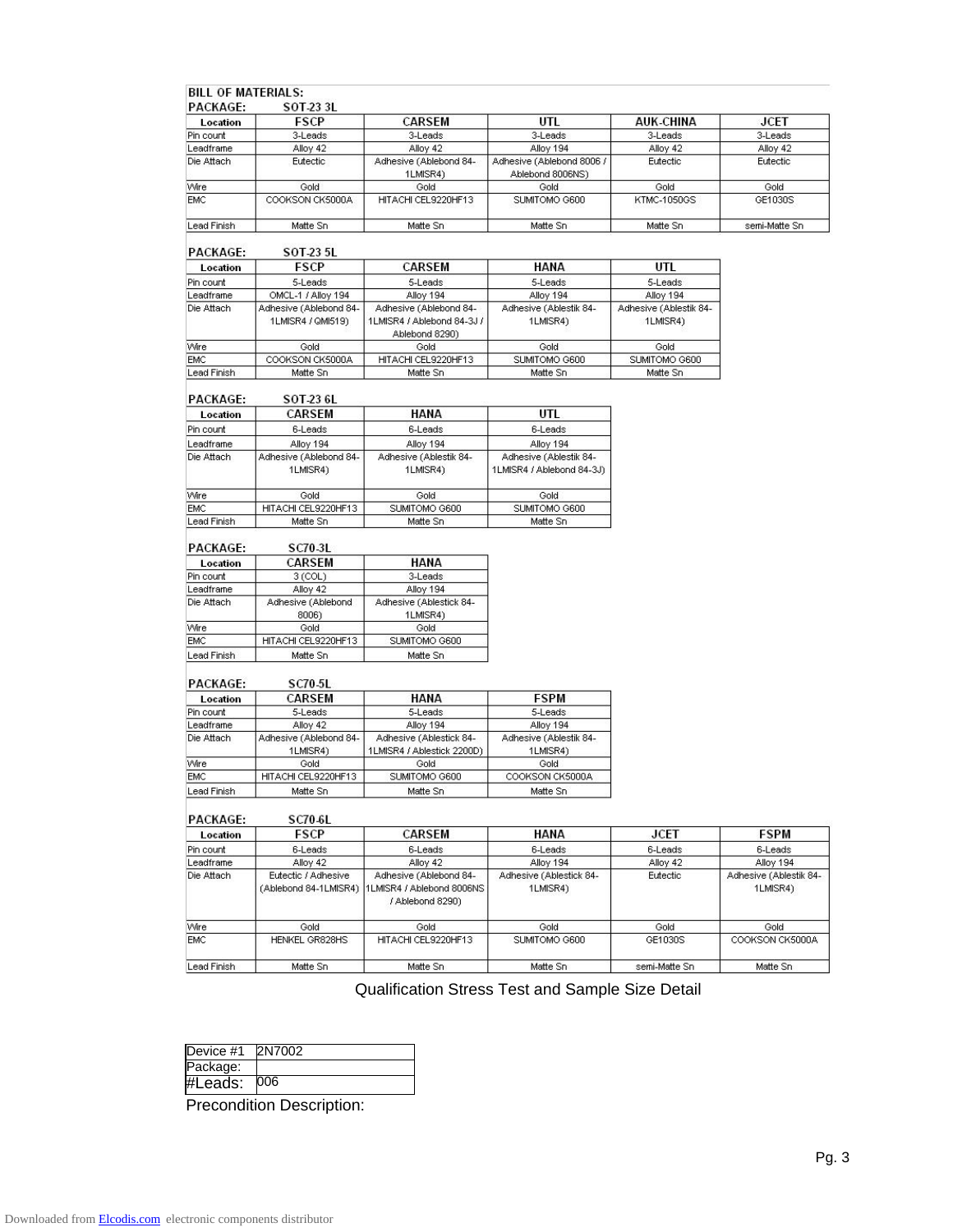|               |     |                                   |                    |            | Read-<br>points | Sample      |         |    |    |  |
|---------------|-----|-----------------------------------|--------------------|------------|-----------------|-------------|---------|----|----|--|
| <b>Stress</b> | P/C | Standard                          | Conditions         |            |                 | A           |         | B  | C  |  |
| PCNL1A        |     | <b>UESD22-A113</b>                |                    |            |                 | $\mathbf 0$ |         | 0  | 0  |  |
|               |     | <b>Environment Stress Detail:</b> |                    |            |                 |             |         |    |    |  |
|               |     |                                   |                    | Readpoints |                 |             | Samples |    |    |  |
| <b>Stress</b> | P/C | Standard                          | Conditions         | TP1        | TP <sub>2</sub> | TP3         | Α       | в  | C  |  |
| H3TRB         | х   | UESD22-A101B85%RH, 85C,           | 20V                | 168        | 500             | 1000        | 77      | 77 | 77 |  |
| HAST2         | X   | UESD22-A110                       | 85%RH, 110C,<br>0V | 264        |                 |             | 45      | 45 | 45 |  |
| <b>HTGB</b>   |     | JESD22-A108                       | 150C.8V            | 168        | 500             | 1000        | 77      | 77 | 77 |  |
| <b>HTRB</b>   |     | JESD22-A108                       | 150C. 20V          | 168        | 500             | 1000        | 77      | 77 | 77 |  |
| <b>PRCL</b>   |     | MIL-<br>STD-750-1036 Min cycle    | Delta 100C, 2      | 5000       | 10000           |             | 77      | 77 | 77 |  |
| TMCL1         | х   | JESD22-A104                       | $-65C, 150C$       | 100        | 500             |             | 77      | 77 | 77 |  |

| Device #2 BAT54S |  |
|------------------|--|

| Package: |     |
|----------|-----|
| #Leads:  | 006 |

| __                  |     | __          |            |                 |        |  |  |
|---------------------|-----|-------------|------------|-----------------|--------|--|--|
| PCNL <sub>1</sub> A |     | JESD22-A113 |            |                 |        |  |  |
| <b>Stress</b>       | P/C | Standard    | Conditions |                 |        |  |  |
|                     |     |             |            | Read-<br>points | Sample |  |  |

Environment Stress Detail:

|               |     |                                |                    | Readpoints      |                 |      | Samples |    |    |    |
|---------------|-----|--------------------------------|--------------------|-----------------|-----------------|------|---------|----|----|----|
| <b>Stress</b> | P/C | Standard                       | Conditions         | TP <sub>1</sub> | TP <sub>2</sub> | TP3  |         | B  | C  | D  |
| H3TRB         | ΙX  | JESD22-A101B85%RH, 85C,        | 20V                | 168             | 500             | 1000 |         | 77 | 77 | 77 |
| HAST2         |     | JESD22-A110                    | 85%RH, 110C.<br>ЮV | 264             |                 |      | 45      | 45 | 45 | 45 |
| <b>HTGB</b>   |     | UESD22-A108                    | 150C, 8V           | 168             | 500             | 1000 | 77      | 77 | 77 | 77 |
| <b>HTRB</b>   |     | JESD22-A108                    | 150C, 20V          | 168             | 500             | 1000 | 77      | 77 | 77 | 77 |
| PRCL          |     | MIL-<br>STD-750-1036 Min cycle | Delta 100C, 2      | 5000            | 10000           |      |         | 77 | 77 | 77 |
| TMCL1         | х   | UESD22-A104                    | -65C, 150C         | 100             | 500             |      |         | 77 | 77 | 77 |
|               |     |                                |                    |                 |                 |      |         |    |    |    |

| #Leads:   | 006                |
|-----------|--------------------|
| Package:  |                    |
| Device #3 | <b>FAN2502S25X</b> |
|           |                    |

Precondition Description:

|        |     |             |            | Read-<br>points | Sample  |
|--------|-----|-------------|------------|-----------------|---------|
| Stress | P/C | Standard    | Conditions |                 | $\cdot$ |
| PCNL1A |     | UESD22-A113 |            |                 |         |

|        |     |                          |            | <b>Readpoints</b> |                 |      | Samples |  |
|--------|-----|--------------------------|------------|-------------------|-----------------|------|---------|--|
| Stress | P/C | Standard                 | Conditions | TP1               | TP <sub>2</sub> | ITP3 |         |  |
| GATE+  |     | AEC-Q100-006 155C, 400V  |            |                   |                 |      |         |  |
| GATE-  |     | AEC-Q100-006 155C, -400V |            |                   |                 |      |         |  |
| HAST2  |     | UESD22-A110 85%RH, 110C, | Oν         | 264               |                 |      | 45      |  |
| HTSL   |     | JESD22-A103              | 150C       | 168               | 500             | 1000 |         |  |
| SOPL1  |     | <b>JESD22-A108</b>       | 150C.5V    | 168               | 500             | 1000 | 77      |  |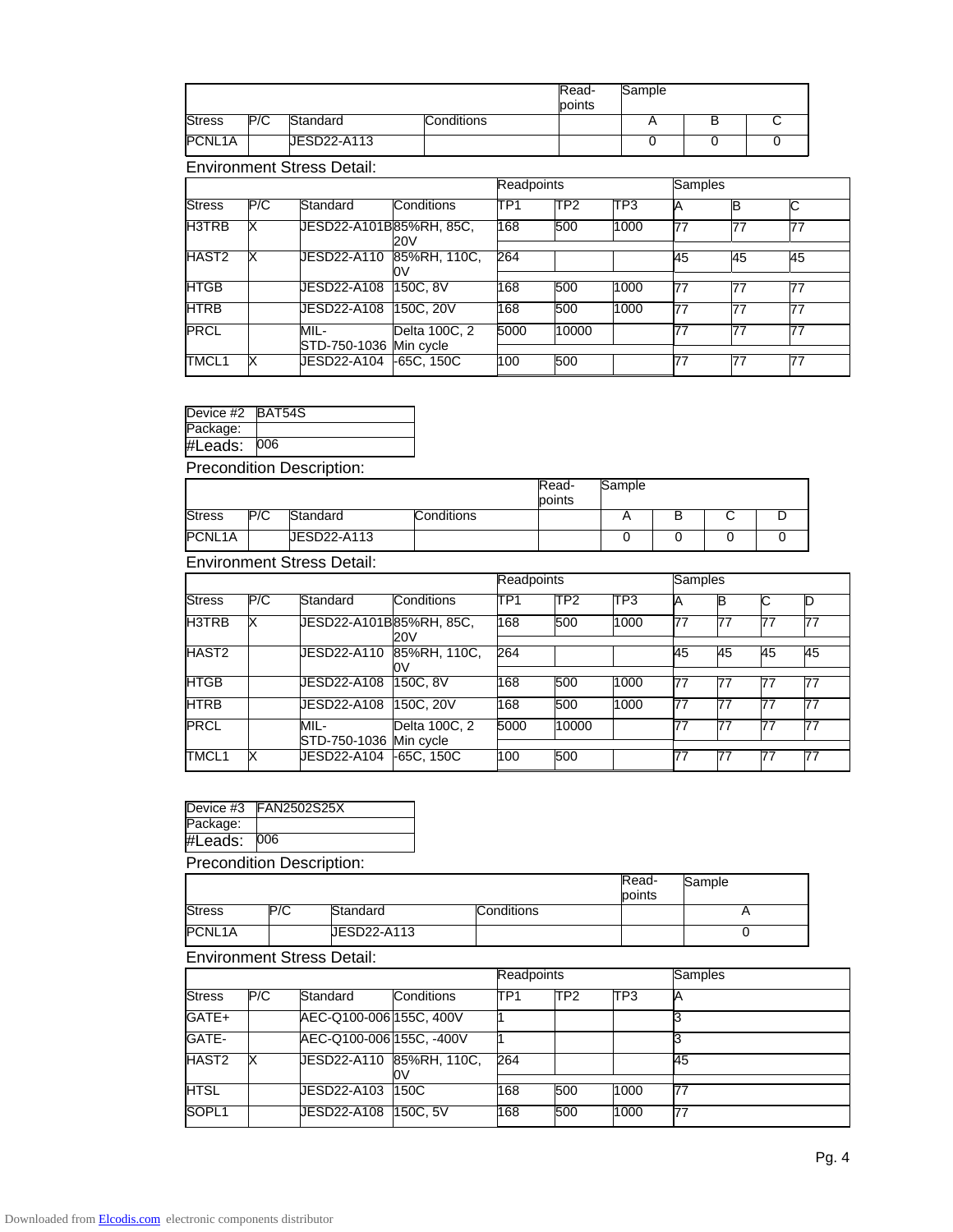| TMCL | lv.<br>M | <b>UESD22-A104</b> | $-65C$<br>150C | 100 | 500 |  |
|------|----------|--------------------|----------------|-----|-----|--|

### Device #4 FAN4174IS5X

Package: #Leads: 006

Precondition Description:

|               |     |             |            | Read-  | Sample |  |
|---------------|-----|-------------|------------|--------|--------|--|
|               |     |             |            | points |        |  |
| <b>Stress</b> | P/C | Standard    | Conditions |        |        |  |
| PCNL1A        |     | UESD22-A113 |            |        |        |  |

Environment Stress Detail:

|               |     |                          |             | <b>Readpoints</b> |                 |      | <b>Samples</b> |    |    |
|---------------|-----|--------------------------|-------------|-------------------|-----------------|------|----------------|----|----|
| <b>Stress</b> | P/C | Standard                 | Conditions  | TP <sub>1</sub>   | TP <sub>2</sub> | TP3  |                |    |    |
| GATE+         |     | AEC-Q100-006 155C, 400V  |             |                   |                 |      |                |    |    |
| GATE-         |     | AEC-Q100-006 155C, -400V |             |                   |                 |      |                |    |    |
| HAST2         |     |                          | υv          | 264               |                 |      | 45             | 45 | 45 |
| <b>HTSL</b>   |     | JESD22-A103              | <b>150C</b> | 168               | 500             | 1000 | 77             | 77 |    |
| SOPL1         |     | <b>JESD22-A108</b>       | 150C, 5V    | 168               | 500             | 1000 | 77             | 77 |    |
| TMCL1         |     | UESD22-A104              | -65C, 150C  | 100               | 500             |      | 77             | 77 |    |

|          | Device #5 FAN5332ASX |
|----------|----------------------|
| Package: |                      |
| #Leads:  | 006                  |

Precondition Description:

|               |     |             |            | Read-<br>points | Sample |
|---------------|-----|-------------|------------|-----------------|--------|
| <b>Stress</b> | P/C | Standard    | Conditions |                 |        |
| PCNL1A        |     | JESD22-A113 |            |                 |        |

Environment Stress Detail:

|                   |     |                      |                                | <b>Readpoints</b> |                 |      | Samples |
|-------------------|-----|----------------------|--------------------------------|-------------------|-----------------|------|---------|
| <b>Stress</b>     | P/C | Standard             | Conditions                     | ITP1              | TP <sub>2</sub> | ITP3 |         |
| SOPL <sub>1</sub> |     | UESD22-A108 150C, 5V |                                | 168               | 500             | 1000 |         |
| <b>THBT</b>       |     |                      | UESD22-A101 85%RH, 85C, 5V 168 |                   | 500             | 1000 |         |
| TMCL1             | IX  | UESD22-A104          | -65C, 150C                     | 100               | 500             |      |         |

| 006               |
|-------------------|
| NSC70             |
| Device #6 FDG313N |
|                   |

Precondition Description: Readpoints Sample Stress P/C Standard Conditions T A B C PCNL1A JESD22-A113 | 0 0 0 0

|               |     |                         |               | <b>Readpoints</b> |                 |      | <b>Samples</b> |  |
|---------------|-----|-------------------------|---------------|-------------------|-----------------|------|----------------|--|
| <b>Stress</b> | P/C | Standard                | Conditions    | ITP1              | TP <sub>2</sub> | ITP3 |                |  |
| H3TRB         |     | JESD22-A101B85%RH, 85C, | 20V           | 168               | 500             | 1000 |                |  |
| <b>HTGB</b>   |     | JESD22-A108 150C, 8V    |               | 168               | 500             | 1000 |                |  |
| HTRB          |     | JESD22-A108             | 150C, 20V     | 168               | 500             | 1000 |                |  |
| <b>PRCL</b>   |     | MIL-                    | Delta 100C, 2 | 5000              | 10000           |      |                |  |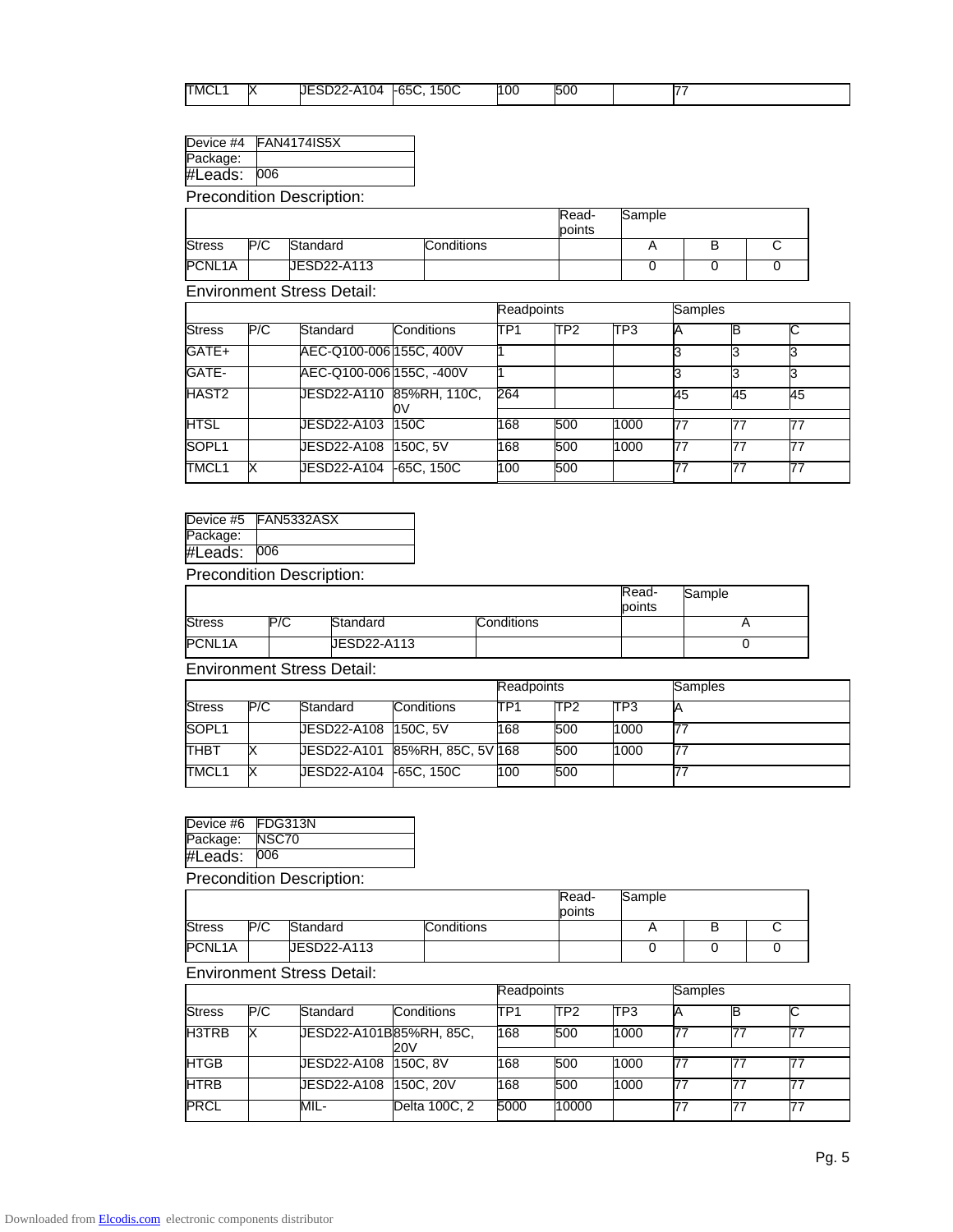|      |              | 036<br>-UC<br>.<br>. . | Min<br>cvcle      |     |     |  |  |
|------|--------------|------------------------|-------------------|-----|-----|--|--|
| TMCL | n.<br>$\sim$ | 04<br>ノームイ<br>ب ے ب    | 150C<br>-<br>-650 | 100 | 500 |  |  |

| Device $#7$         | FDG361N |                                   |                     |            |       |                 |         |
|---------------------|---------|-----------------------------------|---------------------|------------|-------|-----------------|---------|
| Package:            | NSC70   |                                   |                     |            |       |                 |         |
| #Leads:             | 006     |                                   |                     |            |       |                 |         |
|                     |         | <b>Precondition Description:</b>  |                     |            |       |                 |         |
|                     |         |                                   |                     |            |       | Read-<br>points | Sample  |
| <b>Stress</b>       | P/C     | Standard                          |                     | Conditions |       |                 | A       |
| PCNL <sub>1</sub> A |         | JESD22-A113                       |                     |            |       |                 | 0       |
|                     |         | <b>Environment Stress Detail:</b> |                     |            |       |                 |         |
|                     |         |                                   |                     | Readpoints |       |                 | Samples |
| <b>Stress</b>       | P/C     | Standard                          | Conditions          | TP1        | TP2   | TP3             | А       |
| HAST2               | х       | JESD22-A110                       | 85%RH, 110C,<br>42V | 132        | 264   |                 | 77      |
| <b>HTGB</b>         |         | JESD22-A108                       | 150C, 20V           | 168        | 500   | 1000            | 77      |
| <b>HTRB</b>         |         | JESD22-A108                       | 150C, 80V           | 168        | 500   | 1000            | 77      |
| <b>PRCL</b>         |         | MIL-<br>STD-750-1036 Min cycle    | Delta 100C, 2       | 5000       | 10000 |                 | 77      |
| TMCL1               | х       | JESD22-A104                       | $-65C, 150C$        | 100        | 500   |                 | 77      |

| Package:       | NSC70 |
|----------------|-------|
| #Leads:<br>006 |       |

|               |     |             |            | Read-<br>points | Sample                   |   |  |
|---------------|-----|-------------|------------|-----------------|--------------------------|---|--|
| <b>Stress</b> | P/C | Standard    | Conditions |                 | $\overline{\phantom{a}}$ | D |  |
| PCNL1A        |     | JESD22-A113 |            |                 |                          |   |  |

Environment Stress Detail:

|               |     |                      |                               | <b>Readpoints</b> |     |      | Samples |    |
|---------------|-----|----------------------|-------------------------------|-------------------|-----|------|---------|----|
| <b>Stress</b> | P/C | Standard             | Conditions                    | ITP <sub>1</sub>  | TP2 | TP3  |         |    |
| SOPL1         |     | JESD22-A108 150C, 5V |                               | 168               | 500 | 1000 |         |    |
| <b>THBT</b>   |     |                      | UESD22-A101 85%RH, 85C, 5V168 |                   | 500 | 1000 |         |    |
| TMCL1         |     | <b>JESD22-A104</b>   | -65C, 150C                    | 100               | 500 |      |         | 77 |

| Device #9                        | <b>FHP3130IS5X</b> |  |  |  |  |
|----------------------------------|--------------------|--|--|--|--|
| Package:                         |                    |  |  |  |  |
| #Leads:                          | 006                |  |  |  |  |
| <b>Precondition Description:</b> |                    |  |  |  |  |

|               |     |             |            | Read-<br>points | Sample |
|---------------|-----|-------------|------------|-----------------|--------|
| <b>Stress</b> | P/C | Standard    | Conditions |                 |        |
| PCNL1A        |     | JESD22-A113 |            |                 |        |

|               |     |                          |            | <b>Readpoints</b> |                 |                 | Samples |
|---------------|-----|--------------------------|------------|-------------------|-----------------|-----------------|---------|
| <b>Stress</b> | P/C | Standard                 | Conditions | ITP <sub>1</sub>  | TP <sub>2</sub> | TP <sub>3</sub> |         |
| GATE+         |     | AEC-Q100-006 155C, 400V  |            |                   |                 |                 |         |
| GATE-         |     | AEC-Q100-006 155C, -400V |            |                   |                 |                 |         |
| HAST2         |     | UESD22-A110 85%RH, 110C, | ω          | 264               |                 |                 | I45     |
| <b>HTSL</b>   |     | UESD22-A103              | 150C       | 168               | 500             | 1000            |         |
|               |     |                          |            |                   |                 |                 |         |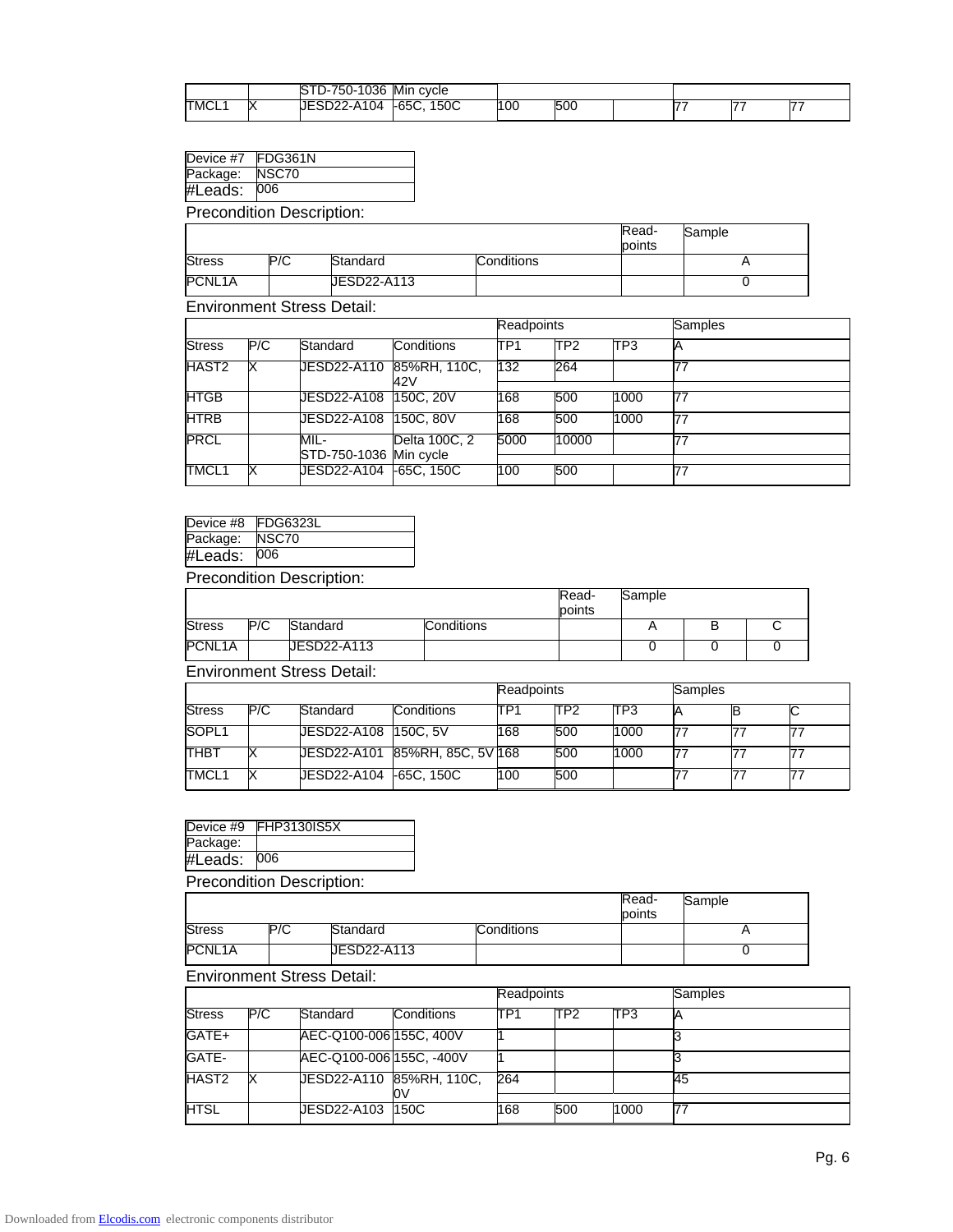| SOPL1             |        | <b>JESD22-A108</b> | 150C.5V       | 168 | 500 | 1000 | —— |
|-------------------|--------|--------------------|---------------|-----|-----|------|----|
| TMCL <sub>1</sub> | N<br>⌒ | <b>JESD22-A104</b> | 150C<br>-65C. | 100 | 500 |      |    |

| Device #10 FPF2005 |  |
|--------------------|--|
|--------------------|--|

| Package: |     |
|----------|-----|
| #Leads:  | 006 |

|               |     |             |            | Read-<br>points | Sample |  |
|---------------|-----|-------------|------------|-----------------|--------|--|
| <b>Stress</b> | P/C | Standard    | Conditions |                 |        |  |
| PCNL1A        |     | UESD22-A113 |            |                 |        |  |

Environment Stress Detail:

|               |     |                    |                    | Readpoints       |                 |      | <b>Samples</b> |    |    |
|---------------|-----|--------------------|--------------------|------------------|-----------------|------|----------------|----|----|
| <b>Stress</b> | P/C | Standard           | Conditions         | ITP <sub>1</sub> | TP <sub>2</sub> | TP3  |                |    | ◡  |
| HAST2         | х   | <b>JESD22-A110</b> | 85%RH, 110C,<br>O٧ | 264              |                 |      | 45             | 45 | 45 |
| <b>HTSL</b>   |     | <b>JESD22-A103</b> | 150C               | 168              | 500             | 1000 |                |    | 77 |
| SOPL1         |     | <b>JESD22-A108</b> | 150C. 0V           | 168              | 500             | 1000 |                |    |    |
| TMCL1         |     | <b>JESD22-A104</b> | $-65C.150C$        | 100              | 500             |      |                | 77 | 77 |

| Device #11 FPF2105 |  |
|--------------------|--|
| Package:           |  |

#Leads: 006

Precondition Description:

|               |     |             |            | Read-<br>points | Sample |
|---------------|-----|-------------|------------|-----------------|--------|
| <b>Stress</b> | P/C | Standard    | Conditions |                 |        |
| PCNL1A        |     | JESD22-A113 |            |                 |        |

Environment Stress Detail:

|                   |     |                       |                                | <b>Readpoints</b> |                 |      | <b>Samples</b> |
|-------------------|-----|-----------------------|--------------------------------|-------------------|-----------------|------|----------------|
| <b>Stress</b>     | P/C | Standard              | <b>Conditions</b>              | TP1               | TP <sub>2</sub> | TP3  |                |
| HAST2             | ΙX  |                       | UESD22-A110 85%RH, 110C,<br>0V | 264               |                 |      | 45             |
| <b>HTSL</b>       |     | UESD22-A103 150C      |                                | 168               | 500             | 1000 |                |
| SOPL <sub>1</sub> | х   | JESD22-A108  150C, 0V |                                | 168               | 500             | 1000 |                |
| TMCL1             | Х   | <b>JESD22-A104</b>    | $-65C.150C$                    | 100               | 500             |      |                |

| Device #12 FPF2500 |     |
|--------------------|-----|
| Package:           |     |
| #Leads:            | 006 |
|                    |     |

Precondition Description:

|                                   |     |             |                   | Read-<br>points | Sample |
|-----------------------------------|-----|-------------|-------------------|-----------------|--------|
| <b>Stress</b>                     | P/C | Standard    | <b>Conditions</b> |                 |        |
| PCNL1A                            |     | JESD22-A113 |                   |                 |        |
| <b>Environment Stress Detail:</b> |     |             |                   |                 |        |

Readpoints Samples Stress P/C Standard Conditions TP1 TP2 TP3 A HAST2 X JESD22-A110 85%RH, 110C, 0V 264 1 45 HTSL JESD22-A103 150C 168 500 1000 77 SOPL1 X JESD22-A108 150C, 0V 168 500 1000 77 TMCL1 X JESD22-A104 -65C, 150C 100 500 77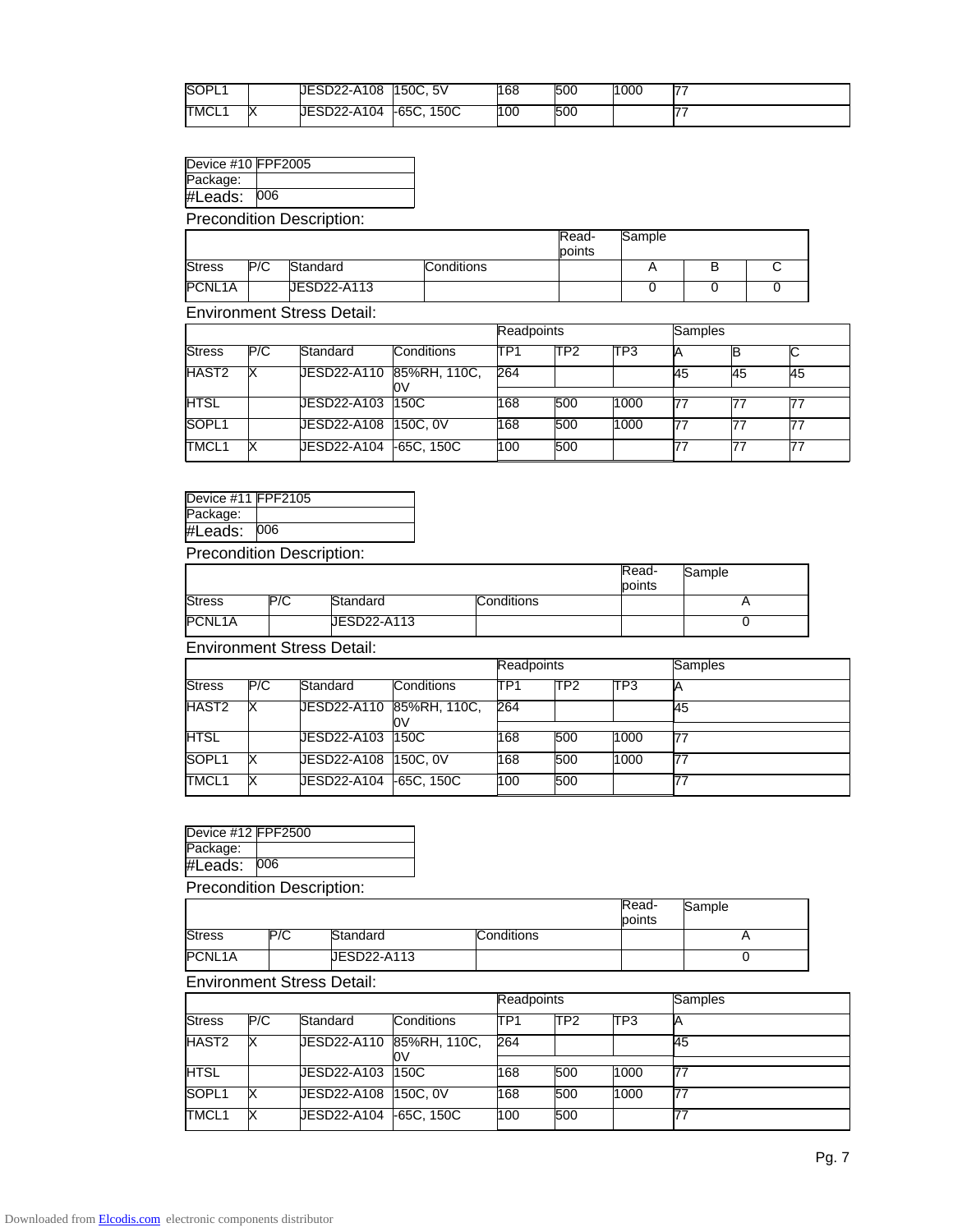| Device #13 FSA1156P6X |
|-----------------------|
|                       |

Package:

#Leads: 006

Precondition Description:

|                     |     |             |            | Read-<br>points | Sample |
|---------------------|-----|-------------|------------|-----------------|--------|
| <b>Stress</b>       | P/C | Standard    | Conditions |                 |        |
| PCNL <sub>1</sub> A |     | JESD22-A113 |            |                 |        |

Environment Stress Detail:

|               |     |                          |            |      | <b>Readpoints</b> |                 | <b>Samples</b> |
|---------------|-----|--------------------------|------------|------|-------------------|-----------------|----------------|
| <b>Stress</b> | P/C | Standard                 | Conditions | ITP1 | TP <sub>2</sub>   | TP <sub>3</sub> |                |
| GATE+         |     | AEC-Q100-006 155C, 400V  |            |      |                   |                 |                |
| GATE-         |     | AEC-Q100-006 155C, -400V |            |      |                   |                 |                |
| HAST2         |     | UESD22-A110 85%RH, 110C. | ЮV         | 264  |                   |                 | 45             |
|               |     |                          |            |      |                   |                 |                |
| <b>HTSL</b>   |     | UESD22-A103              | 150C       | 168  | 500               | 1000            | 77             |
| SOPL1         |     | JESD22-A108              | 150C.5V    | 168  | 500               | 1000            | 77             |
| TMCL1         |     | <b>JESD22-A104</b>       | -65C, 150C | 100  | 500               |                 | 77             |

Device #14 FSA66M5

Package: #Leads: 006

Precondition Description:

|                     |     |             |            | Read-<br>points | Sample |
|---------------------|-----|-------------|------------|-----------------|--------|
| <b>Stress</b>       | P/C | Standard    | Conditions |                 |        |
| PCNL <sub>1</sub> A |     | JESD22-A113 |            |                 |        |

Environment Stress Detail:

|               |     |                          | Readpoints         |     |                 | <b>Samples</b> |    |
|---------------|-----|--------------------------|--------------------|-----|-----------------|----------------|----|
| <b>Stress</b> | P/C | Standard                 | Conditions         | TP1 | TP <sub>2</sub> | TP3            |    |
| GATE+         |     | AEC-Q100-006 155C, 400V  |                    |     |                 |                |    |
| GATE-         |     | AEC-Q100-006 155C, -400V |                    |     |                 |                |    |
| HAST2         |     | JESD22-A110              | 85%RH, 110C,<br>ЮV | 264 |                 |                | 45 |
| <b>HTSL</b>   |     | UESD22-A103              | 150C               | 168 | 500             | 1000           | 77 |
| SOPL1         |     | JESD22-A108              | 150C.5V            | 168 | 500             | 1000           | 77 |
| TMCL1         |     | JESD22-A104              | -65C, 150C         | 100 | 500             |                |    |

| Device #15 KST42MTF              |     |  |  |  |  |
|----------------------------------|-----|--|--|--|--|
| Package:                         |     |  |  |  |  |
| #Leads:                          | 006 |  |  |  |  |
| <b>Precondition Description:</b> |     |  |  |  |  |

|               |     |             |                   | Read-<br>points | Sample |  |  |  |
|---------------|-----|-------------|-------------------|-----------------|--------|--|--|--|
| <b>Stress</b> | P/C | Standard    | <b>Conditions</b> |                 |        |  |  |  |
| PCNL1A        |     | JESD22-A113 |                   |                 |        |  |  |  |

|               |     |                         |                   | Readpoints |                 |      | Samples |  |
|---------------|-----|-------------------------|-------------------|------------|-----------------|------|---------|--|
| <b>Stress</b> | P/C | Standard                | <b>Conditions</b> | TP1        | TP <sub>2</sub> | TP3  |         |  |
| HTRB          |     | JESD22-A108   150C, 20V |                   | 168        | 500             | 1000 |         |  |
| HTSL          |     | JESD22-A103  150C       |                   | 168        | 500             | 1000 |         |  |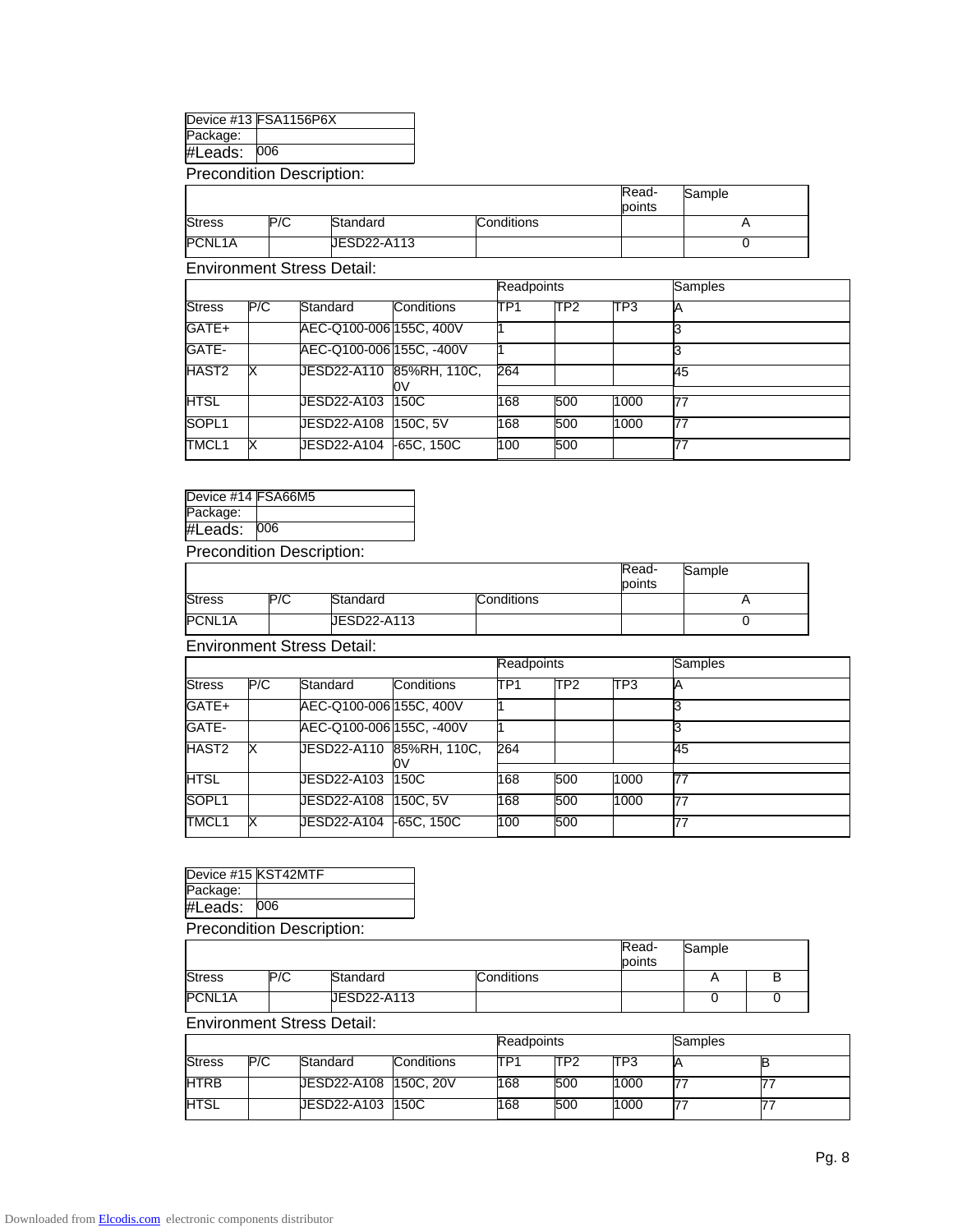| ПНВ⊤ | ∽       | <b>JESD22-A101</b> | 85%RH, 85C, 0V1168 |     | 500 | 1000 |  |
|------|---------|--------------------|--------------------|-----|-----|------|--|
| TMCL | IV<br>᠕ | JESD22-A104        | 150C<br>$-65C.$    | 100 | 500 |      |  |

|  | Device #16 MMBT2907A |
|--|----------------------|
|--|----------------------|

| Package: |     |
|----------|-----|
| #Leads:  | 006 |

|                     |     |             |            | Read-  | Sample |
|---------------------|-----|-------------|------------|--------|--------|
|                     |     |             |            | points |        |
| <b>Stress</b>       | P/C | Standard    | Conditions |        |        |
| PCNL <sub>1</sub> A |     | UESD22-A113 |            |        |        |

Environment Stress Detail:

|               |     |                                |                                | <b>Readpoints</b> |                 |      | <b>Samples</b> |
|---------------|-----|--------------------------------|--------------------------------|-------------------|-----------------|------|----------------|
| <b>Stress</b> | P/C | Standard                       | <b>Conditions</b>              | TP <sub>1</sub>   | TP <sub>2</sub> | TP3  |                |
| <b>HTRB</b>   |     | <b>JESD22-A108</b>             | 150C, 20V                      | 168               | 500             | 1000 | 77             |
| PRCL          |     | MIL-<br>STD-750-1036 Min cycle | Delta 100C, 2                  | 5000              | 10000           |      |                |
| <b>THBT</b>   |     |                                | UESD22-A101 85%RH, 85C, 0V 168 |                   | 500             | 1000 |                |
| TMCL1         |     |                                |                                | 100               | 500             |      |                |
| UHAST1        |     | JESD22-A118 85%RH, 130C        |                                | 96                |                 |      |                |

| Device #17 MMBTA06 |     |
|--------------------|-----|
| Package:           |     |
| #Leads:            | 006 |

Precondition Description:

|               |     |             |            | Read-<br>points | Sample |  |
|---------------|-----|-------------|------------|-----------------|--------|--|
| <b>Stress</b> | P/C | Standard    | Conditions |                 |        |  |
| PCNL1A        |     | JESD22-A113 |            |                 |        |  |

Environment Stress Detail:

|               |     |                                |               | <b>Readpoints</b> |                 |      | <b>Samples</b> |    |
|---------------|-----|--------------------------------|---------------|-------------------|-----------------|------|----------------|----|
| <b>Stress</b> | P/C | Standard                       | Conditions    | ITP <sub>1</sub>  | TP <sub>2</sub> | TP3  |                |    |
| <b>H3TRB</b>  | IX  | UESD22-A101B85%RH, 85C,        | 20V           | 168               | 500             | 1000 | 77             |    |
| <b>HTGB</b>   |     | JESD22-A108                    | 150C, 8V      | 168               | 500             | 1000 | 77             | 77 |
| <b>HTRB</b>   |     | <b>JESD22-A108</b>             | 150C, 20V     | 168               | 500             | 1000 | 77             | 77 |
| PRCL          |     | MIL-<br>STD-750-1036 Min cycle | Delta 100C, 2 | 5000              | 10000           |      |                |    |
| TMCL1         | ΙX  | UESD22-A104                    | $-65C.150C$   | 100               | 500             |      |                | 77 |

|          | Device #18 NC7SB3157P6X |
|----------|-------------------------|
| Package: |                         |
| #Leads:  |                         |

Precondition Description:

|               |     |             |            | Read-<br>points | Sample |  |
|---------------|-----|-------------|------------|-----------------|--------|--|
| <b>Stress</b> | P/C | Standard    | Conditions |                 |        |  |
| PCNL1A        |     | JESD22-A113 |            |                 |        |  |

|               |     |                          |                   | Readpoints |     |     | lSamples |  |  |
|---------------|-----|--------------------------|-------------------|------------|-----|-----|----------|--|--|
| <b>Stress</b> | P/C | Standard                 | <b>Conditions</b> | TP1        | TP2 | TP3 |          |  |  |
| GATE+         |     | AEC-Q100-006 155C, 400V  |                   |            |     |     |          |  |  |
| GATE-         |     | AEC-Q100-006 155C, -400V |                   |            |     |     |          |  |  |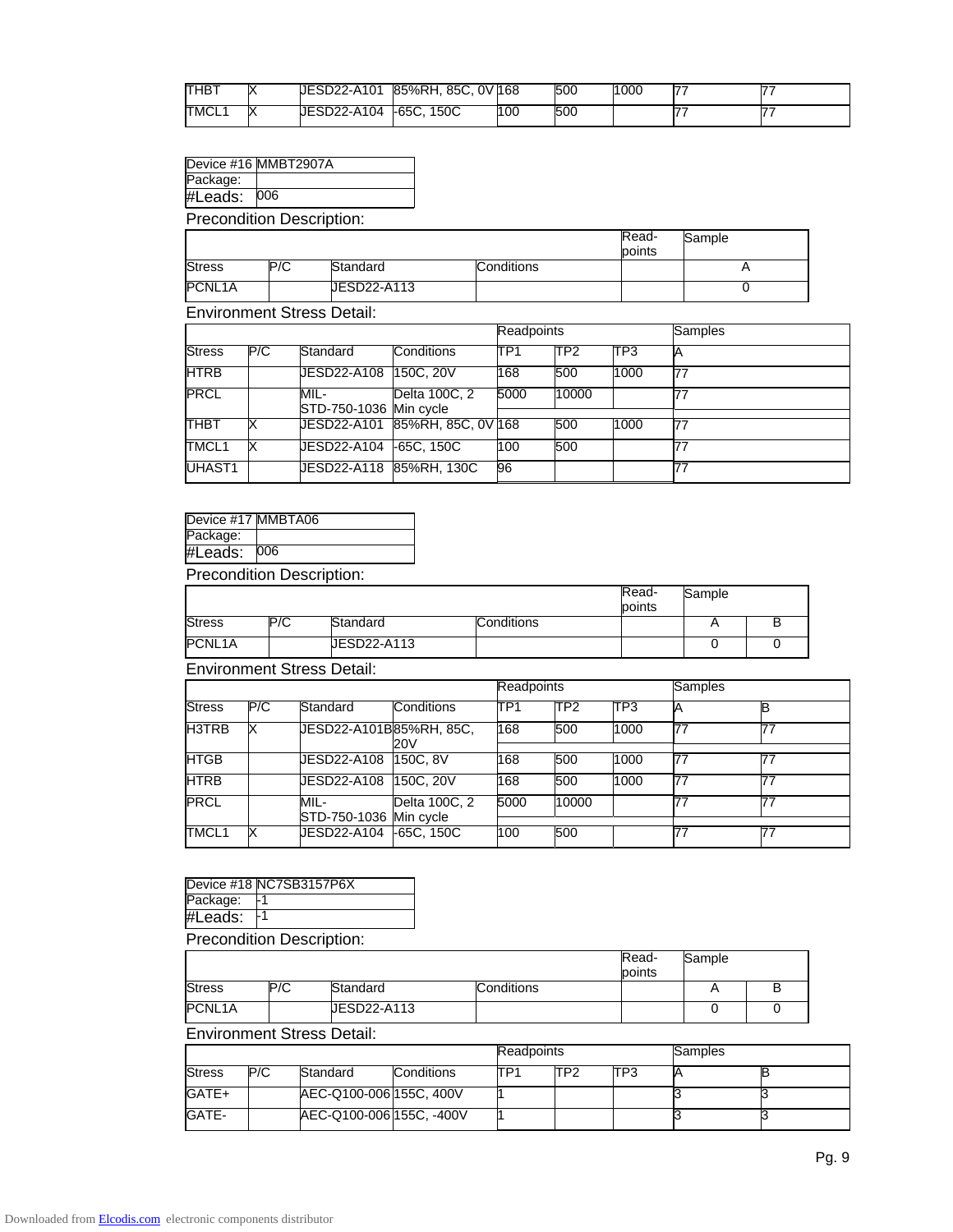| HAST2       | JESD22-A110 85%RH, 110C, | 264 |     |      | 45 | 45 |
|-------------|--------------------------|-----|-----|------|----|----|
| <b>HTSL</b> | JESD22-A103 150C         | 168 | 500 | 1000 |    |    |
| SOPL1       | UESD22-A108 150C, 5V     | 168 | 500 | 1000 |    |    |
| TMCL1       |                          | 100 | 500 |      |    |    |

|                                  | Device #19 NC7SBU3157P6X |  |  |  |  |  |
|----------------------------------|--------------------------|--|--|--|--|--|
| Package:                         |                          |  |  |  |  |  |
| #Leads: 006                      |                          |  |  |  |  |  |
| <b>Precondition Description:</b> |                          |  |  |  |  |  |

|               |     |             |            | Read-<br>points | Sample |
|---------------|-----|-------------|------------|-----------------|--------|
| <b>Stress</b> | P/C | Standard    | Conditions |                 |        |
| PCNL1A        |     | UESD22-A113 |            |                 |        |

Environment Stress Detail:

|               |     |                          |            | Readpoints |                 |      | Samples |
|---------------|-----|--------------------------|------------|------------|-----------------|------|---------|
| <b>Stress</b> | P/C | Standard                 | Conditions | ITP1       | TP <sub>2</sub> | TP3  | A       |
| GATE+         |     | AEC-Q100-006 155C, 400V  |            |            |                 |      |         |
| GATE-         |     | AEC-Q100-006 155C, -400V |            |            |                 |      |         |
| HAST2         |     | UESD22-A110 85%RH, 110C, | ΟV         | 264        |                 |      | 45      |
|               |     |                          |            |            |                 |      |         |
| <b>HTSL</b>   |     | JESD22-A103              | 150C       | 168        | 500             | 1000 | 77      |
| SOPL1         |     | <b>UESD22-A108</b>       | 150C.5V    | 168        | 500             | 1000 | 77      |
| TMCL1         |     | JESD22-A104              | F65C, 150C | 100        | 500             |      | 77      |

| Dessex dition Desseintiser |                       |  |  |  |  |  |
|----------------------------|-----------------------|--|--|--|--|--|
| #Leads:                    | 006                   |  |  |  |  |  |
| Package:                   |                       |  |  |  |  |  |
|                            | Device #20 NC7SZ125M5 |  |  |  |  |  |
|                            |                       |  |  |  |  |  |

Precondition Description:

|                     |     |                    |            | Read-<br>points | Sample |
|---------------------|-----|--------------------|------------|-----------------|--------|
| <b>Stress</b>       | P/C | Standard           | Conditions |                 |        |
| PCNL <sub>1</sub> A |     | <b>JESD22-A113</b> |            |                 |        |

Environment Stress Detail:

|               |     |                      |                               | Readpoints |     |      | Samples |
|---------------|-----|----------------------|-------------------------------|------------|-----|------|---------|
| <b>Stress</b> | P/C | Standard             | <b>Conditions</b>             | TP1        | TP2 | TP3  |         |
| SOPL1         |     | UESD22-A108 150C, 5V |                               | 168        | 500 | 1000 |         |
| тнвт          |     |                      | UESD22-A101 85%RH, 85C, 5V168 |            | 500 | 1000 |         |
| TMCL1         |     | <b>JESD22-A104</b>   | -65C. 150C                    | 100        | 500 |      |         |

Device #21 NC7SZ125M5X Package: #Leads: 006 Precondition Description:

|               |     |             |            | Read-  | Sample |
|---------------|-----|-------------|------------|--------|--------|
|               |     |             |            | points |        |
| <b>Stress</b> | P/C | Standard    | Conditions |        |        |
| PCNL1A        |     | JESD22-A113 |            |        |        |

|               |     |                         | Readpoints |     |     | Samples |  |
|---------------|-----|-------------------------|------------|-----|-----|---------|--|
| <b>Stress</b> | P/C | Standard                | Conditions | TP1 | TP2 | TP3     |  |
| GATE+         |     | AEC-Q100-006 155C, 400V |            |     |     |         |  |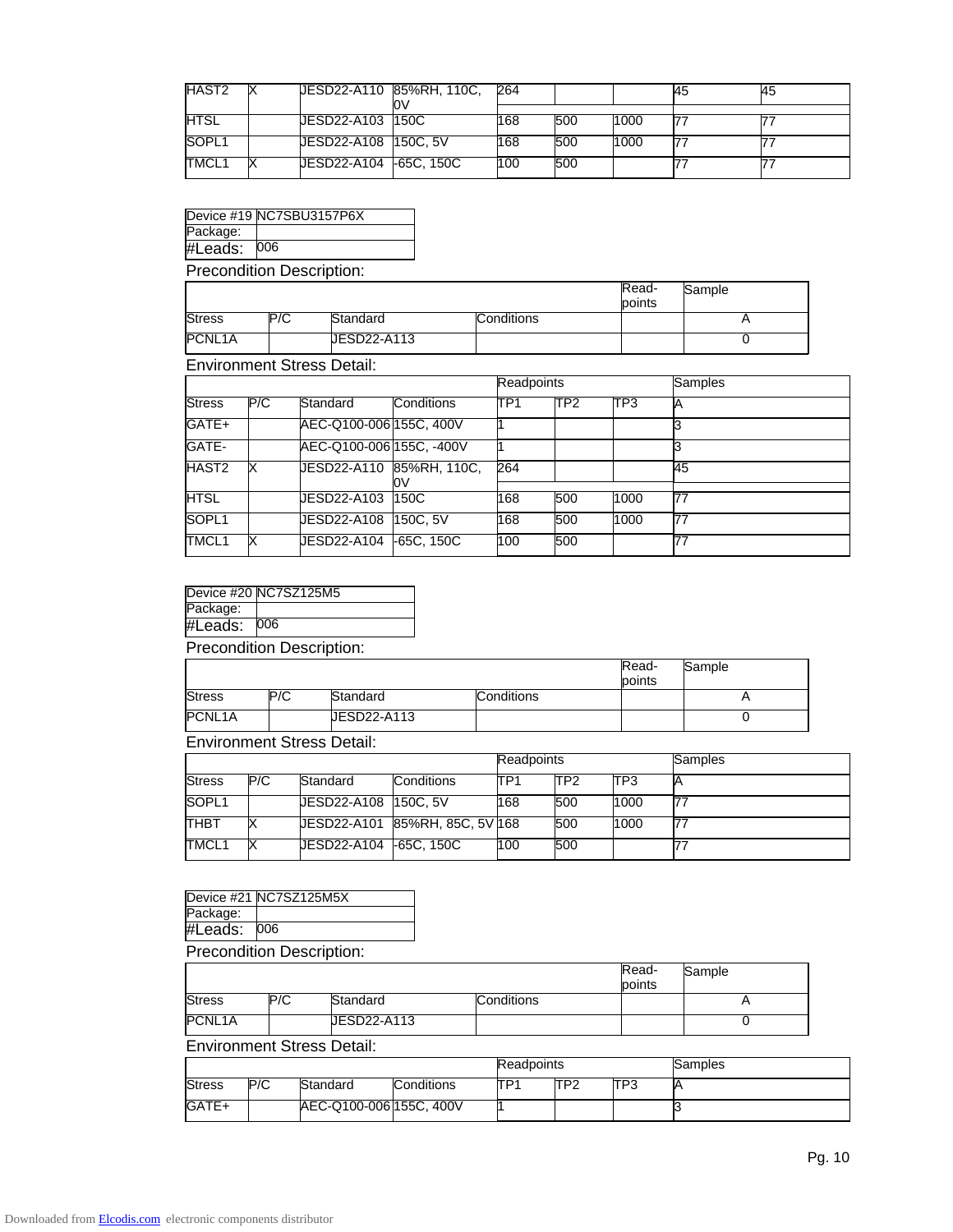| GATE-       | AEC-Q100-006 155C, -400V |     |     |      |    |
|-------------|--------------------------|-----|-----|------|----|
| HAST2       | UESD22-A110 85%RH, 110C, | 264 |     |      | 45 |
| <b>HTSL</b> | UESD22-A103 150C         | 168 | 500 | 1000 |    |
| SOPL1       | UESD22-A108 150C, 5V     | 168 | 500 | 1000 |    |
| TMCL1       |                          | 100 | 500 |      |    |

|                           | Device #22 NC7SZ125P5X |  |  |  |  |  |
|---------------------------|------------------------|--|--|--|--|--|
| Package:                  |                        |  |  |  |  |  |
| #Leads:                   | 006                    |  |  |  |  |  |
| Precondition Description: |                        |  |  |  |  |  |

|                     |     |             |            | Read-<br>points | Sample |
|---------------------|-----|-------------|------------|-----------------|--------|
| <b>Stress</b>       | P/C | Standard    | Conditions |                 |        |
| PCNL <sub>1</sub> A |     | JESD22-A113 |            |                 |        |

Environment Stress Detail:

|               |     |                          |                                | <b>Readpoints</b> |                 |      | Samples |  |
|---------------|-----|--------------------------|--------------------------------|-------------------|-----------------|------|---------|--|
| <b>Stress</b> | P/C | Standard                 | Conditions                     | ITP <sub>1</sub>  | TP <sub>2</sub> | TP3  |         |  |
| GATE+         |     | AEC-Q100-006 155C, 400V  |                                |                   |                 |      |         |  |
| GATE-         |     | AEC-Q100-006 155C, -400V |                                |                   |                 |      |         |  |
| HAST2         |     |                          | JESD22-A110 85%RH, 110C,<br>ЮV | 264               |                 |      | 45      |  |
| HTSL          |     | JESD22-A103  150C        |                                | 168               | 500             | 1000 | 77      |  |
| SOPL1         |     | <b>JESD22-A108</b>       | 150C.5V                        | 168               | 500             | 1000 | 77      |  |
| TMCL1         |     | JESD22-A104              | $-65C, 150C$                   | 100               | 500             |      |         |  |

|          | Device #23 NC7SZ32P5X |
|----------|-----------------------|
| Package: |                       |
| #Leads:  | 006                   |

Precondition Description:

|               |     |             |            | Read-<br>points | Sample |
|---------------|-----|-------------|------------|-----------------|--------|
| <b>Stress</b> | P/C | Standard    | Conditions |                 |        |
| PCNL1A        |     | JESD22-A113 |            |                 |        |

Environment Stress Detail:

|               |     |                          |              |                  | Readpoints      |                 | Samples |
|---------------|-----|--------------------------|--------------|------------------|-----------------|-----------------|---------|
| <b>Stress</b> | P/C | Standard                 | Conditions   | ITP <sub>1</sub> | TP <sub>2</sub> | TP <sub>3</sub> |         |
| GATE+         |     | AEC-Q100-006 155C, 400V  |              |                  |                 |                 |         |
| GATE-         |     | AEC-Q100-006 155C, -400V |              |                  |                 |                 |         |
| HAST2         |     | JESD22-A110 85%RH, 110C, | ЮV           | 264              |                 |                 | 45      |
|               |     |                          |              |                  |                 |                 |         |
| <b>HTSL</b>   |     | JESD22-A103              | 150C         | 168              | 500             | 1000            | 77      |
| SOPL1         |     | JESD22-A108              | 150C.5V      | 168              | 500             | 1000            | 77      |
| TMCL1         |     | <b>UESD22-A104</b>       | $-65C, 150C$ | 100              | 500             |                 | 77      |

Device #24 NC7SZ66M5X

| Package: |     |  |
|----------|-----|--|
| #Leads:  | )06 |  |
|          |     |  |

Precondition Description:

|                     |     |             |                   | Read-<br>points | Sample |
|---------------------|-----|-------------|-------------------|-----------------|--------|
| <b>Stress</b>       | P/C | Standard    | <b>Conditions</b> |                 |        |
| PCNL <sub>1</sub> A |     | JESD22-A113 |                   |                 |        |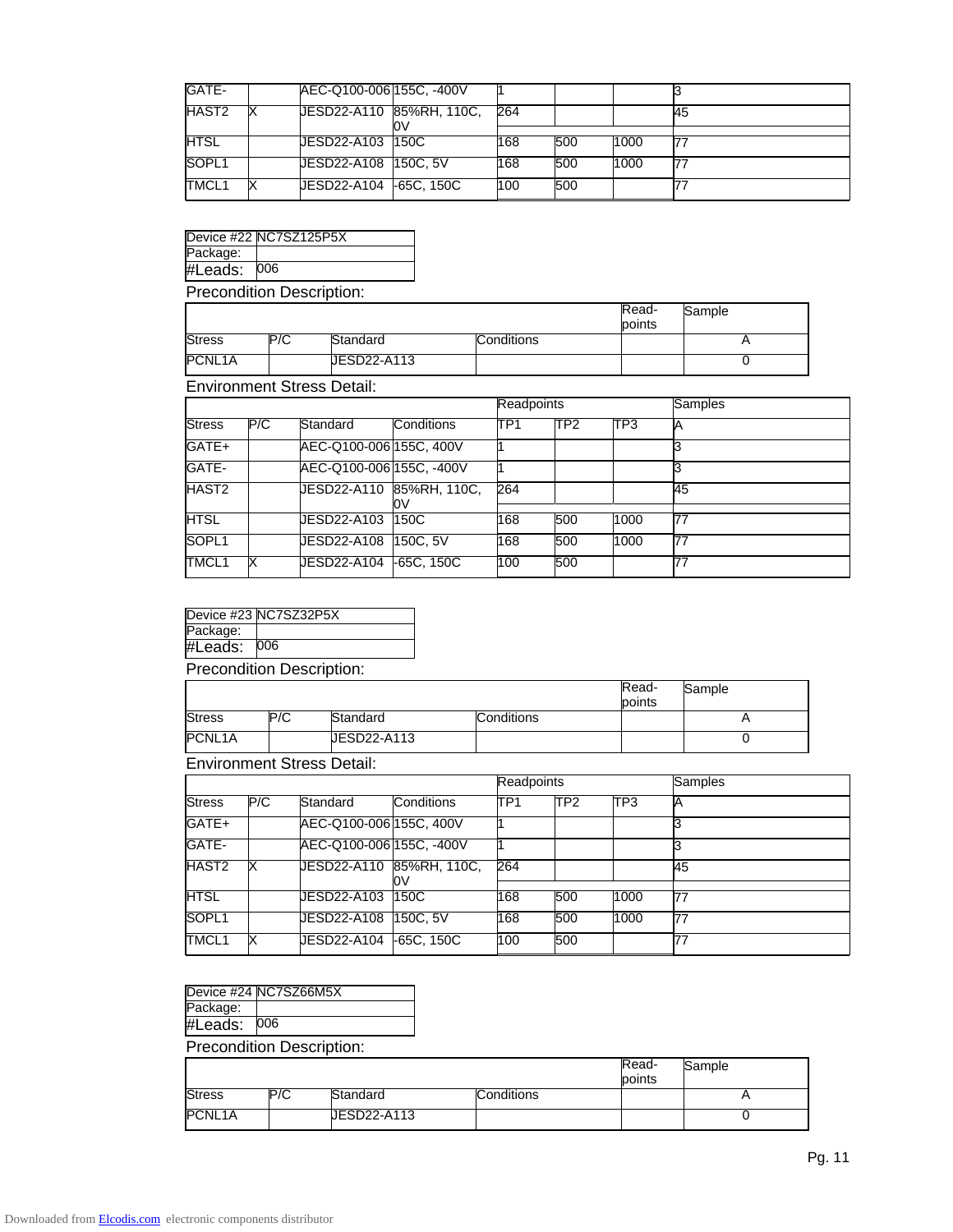## Environment Stress Detail:

|               |     |                      | Readpoints                    |     |                 | Samples |  |
|---------------|-----|----------------------|-------------------------------|-----|-----------------|---------|--|
| <b>Stress</b> | P/C | Standard             | Conditions                    | TP1 | TP <sub>2</sub> | ITP3    |  |
| SOPL1         |     | UESD22-A108 150C, 5V |                               | 168 | 500             | 1000    |  |
| <b>THBT</b>   |     |                      | UESD22-A101 85%RH, 85C, 5V168 |     | 500             | 1000    |  |
| TMCL1         |     |                      |                               | 100 | 500             |         |  |

|                          | Device #25 NC7WZ17P6X |  |  |  |  |
|--------------------------|-----------------------|--|--|--|--|
| Package: NSC70           |                       |  |  |  |  |
| #Leads: 006              |                       |  |  |  |  |
| Dessandition Desseintian |                       |  |  |  |  |

Precondition Description:

|               |     |                    |            | Read-<br>points | Sample |
|---------------|-----|--------------------|------------|-----------------|--------|
| <b>Stress</b> | P/C | Standard           | Conditions |                 |        |
| PCNL1A        |     | <b>JESD22-A113</b> |            |                 |        |

Environment Stress Detail:

|                   |     |                     |                                | <b>Readpoints</b> |                 |      | Samples |
|-------------------|-----|---------------------|--------------------------------|-------------------|-----------------|------|---------|
| <b>Stress</b>     | P/C | Standard            | <b>Conditions</b>              | ITP1              | TP <sub>2</sub> | TP3  |         |
| SOPL <sub>1</sub> |     | UESD22-A108 150C.5V |                                | 168               | 500             | 1000 | 77      |
| <b>THBT</b>       |     |                     | UESD22-A101 85%RH, 85C, 5V 168 |                   | 500             | 1000 | 77      |
| TMCL1             |     |                     |                                | 100               | 500             |      |         |

Product Id Description : This forecast notification covers Fairchild Semiconductor SOT23 and SC70 packages. For a complete listing of products covered in this PCN release, please refer to the Affected FSID listing.

## Affected FSIDs :

| 0749_B07722A      | 1049 B10086A      | 1049 B10204B       |
|-------------------|-------------------|--------------------|
| 1049_B10209A      | 1049_NB10204      | 1649_B16063A       |
| 1H49_B1H007A      | 1H49_NB1H009      | 1L49_NB1L005       |
| 1P49_B1P010B      | 1Y85_MBZ5234B     | 2G49_B2G005A       |
| 2K49 B2K001A      | 2K49 B2K002A      | 2K49_NB2K001       |
| 2L49 B2L002A      | 2L49 B2L003A      | 2N7002             |
| 2N7002DW          | 2N7002_D87Z       | 2N7002_L99Z        |
| 2N7002_NL         | 2V49_NB2V001      | 2V49_NB2V003D      |
| 3G49_B3G005A      | 3G49_NB3G006      | 3G49_NB3G007       |
| 3K49 B3K002A      | 3V49_NB3V006      | 4249_NB42102E      |
| 4249_NB42112B     | 4849_B48205A      | 5149 B51374A       |
| 5149_NB51374B     | 5249_B52069B      | 5449_NB54014       |
| 5449_NB54015      | 5X49_BG7002B      | 6549_NB65115       |
| 6849 B68104B      | 7349 B73026A      | 7449 B74042A       |
| 7449_B74043A      | 7649_B76011B      | 9V49_NB9V004       |
| BAR43             | BAR43C            | BAR43S             |
| BAS16             | <b>BAS16_D87Z</b> | BAS19              |
| BAS20             | BAS21             | <b>BAS21 D87Z</b>  |
| BAS29             | <b>BAS29 D87Z</b> | BAS31              |
| <b>BAS31_D87Z</b> | BAS35             | BAT54              |
| BAT54A            | BAT54A D87Z       | BAT54C             |
| BAT54C_D87Z       | BAT54S            | <b>BAT54S_D87Z</b> |
| BAT54S_NBKA001    | BAT54_D87Z        | BAV23S             |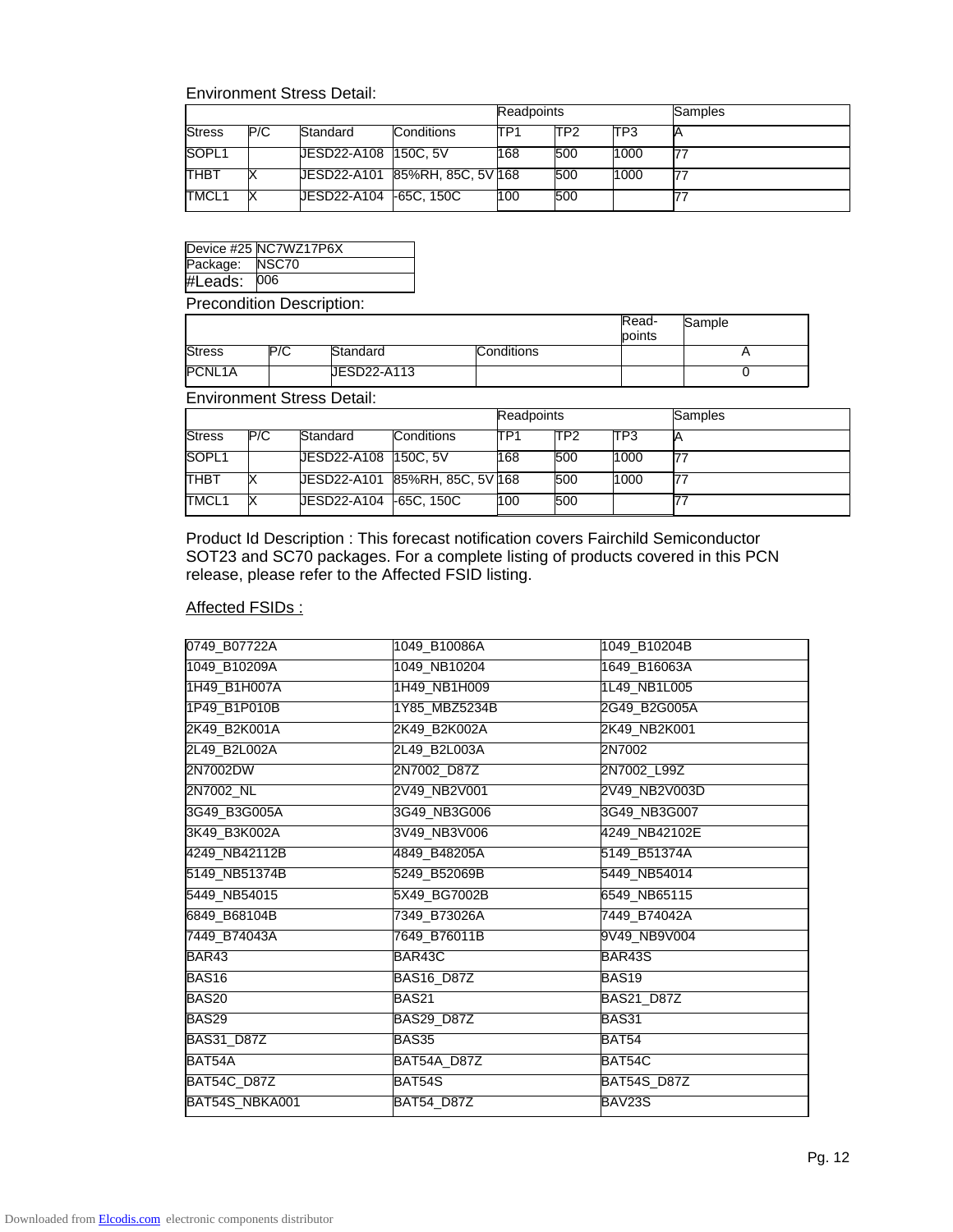| BAV70              | <b>BAV70 D87Z</b>  | BAV74               |
|--------------------|--------------------|---------------------|
| <b>BAV74_D87Z</b>  | BAV99              | <b>BAV99 D87Z</b>   |
| BAW56              | <b>BAW56 D87Z</b>  | BAW74               |
| <b>BAW74_D87Z</b>  | <b>BC80716MTF</b>  | <b>BC80725MTF</b>   |
| <b>BC80740MTF</b>  | <b>BC80816MTF</b>  | <b>BC80825MTF</b>   |
| <b>BC80840MTF</b>  | <b>BC81716MTF</b>  | <b>BC81725MTF</b>   |
| <b>BC81740MTF</b>  | BC81740NMMTF       | <b>BC81816MTF</b>   |
| <b>BC81825MTF</b>  | BC81840MTF         | BC846AMTF           |
| BC846BMTF          | BC846CMTF          | BC847AMTF           |
| BC847BMTF          | BC847BNMMTF        | <b>BC847BS</b>      |
| BC847CMTF          | <b>BC847S</b>      | BC848AMTF           |
| BC848BMTF          | BC848CMTF          | BC849AMTF           |
| BC849BMTF          | BC849CMTF          | BC850AMTF           |
| BC850BMTF          | BC850CMTF          | BC856AMTF           |
| BC856BMTF          | BC856CMTF          | BC857AMTF           |
| BC857BMTF          | <b>BC857S</b>      | BC858AMTF           |
| BC858BMTF          | BC858CMTF          | BC859AMTF           |
| BC859BMTF          | BC859CMTF          | BC860AMTF           |
| BC860BMTF          | BCV26              | BCV27               |
| <b>BCV27_D87Z</b>  | BCV71              | BCV72               |
| BCW30              | BCW31              | BCW32               |
| BCW33              | BCW60A             | BCW60A_D87Z         |
| BCW60B             | BCW60C             | BCW60D              |
| BCW61AMTF          | BCW61BMTF          | BCW61CMTF           |
| BCW61DMTF          | BCW66G             | BCW66G_D87Z         |
| BCW68G             | BCW69              | BCW71               |
| <b>BCW71_D87Z</b>  | BCW89              | BCX17               |
| BCX19              | <b>BCX19_D87Z</b>  | BCX20               |
| BCX70G             | BCX70H             | BCX70H_D87Z         |
| BCX70J             | BCX70K             | BCX71G              |
| BCX71J             | <b>BCX71J_D87Z</b> | BCX71K              |
| <b>BCX71K_D87Z</b> | <b>BSR13</b>       | BSR <sub>14</sub>   |
| <b>BSR14_D87Z</b>  | BSR <sub>15</sub>  | BSR <sub>16</sub>   |
| BSR17A             | BSR17A_D87Z        | BSR <sub>18</sub> A |
| <b>BSR18A_D87Z</b> | BSR18B             | <b>BSR56</b>        |
| <b>BSR57</b>       | BSR58              | <b>BSS123</b>       |
| <b>BSS123_NL</b>   | <b>BSS138</b>      | <b>BSS138 D87Z</b>  |
| <b>BSS138_NL</b>   | <b>BSS63</b>       | <b>BSS64</b>        |
| <b>BSS79C</b>      | BSS84              | BSS84 NL            |
| <b>BSV52</b>       | <b>BSV52_D87Z</b>  | <b>BZX84C10</b>     |
| BZX84C10_D87Z      | <b>BZX84C11</b>    | BZX84C11_D87Z       |
| <b>BZX84C12</b>    | BZX84C12_D87Z      | <b>BZX84C13</b>     |
| BZX84C13_D87Z      | <b>BZX84C15</b>    | BZX84C15_D87Z       |
| <b>BZX84C16</b>    | BZX84C16_D87Z      | <b>BZX84C18</b>     |
| BZX84C18_D87Z      | <b>BZX84C20</b>    | BZX84C20_D87Z       |
| <b>BZX84C22</b>    | BZX84C22_D87Z      | <b>BZX84C24</b>     |
| BZX84C24_D87Z      | <b>BZX84C27</b>    | BZX84C27_D87Z       |
| <b>BZX84C30</b>    | BZX84C30_D87Z      | <b>BZX84C33</b>     |
|                    |                    |                     |
| BZX84C33_D87Z      | BZX84C3V3          | <b>BZX84C3V6</b>    |
| BZX84C3V6_D87Z     | BZX84C3V9          | BZX84C3V9_D87Z      |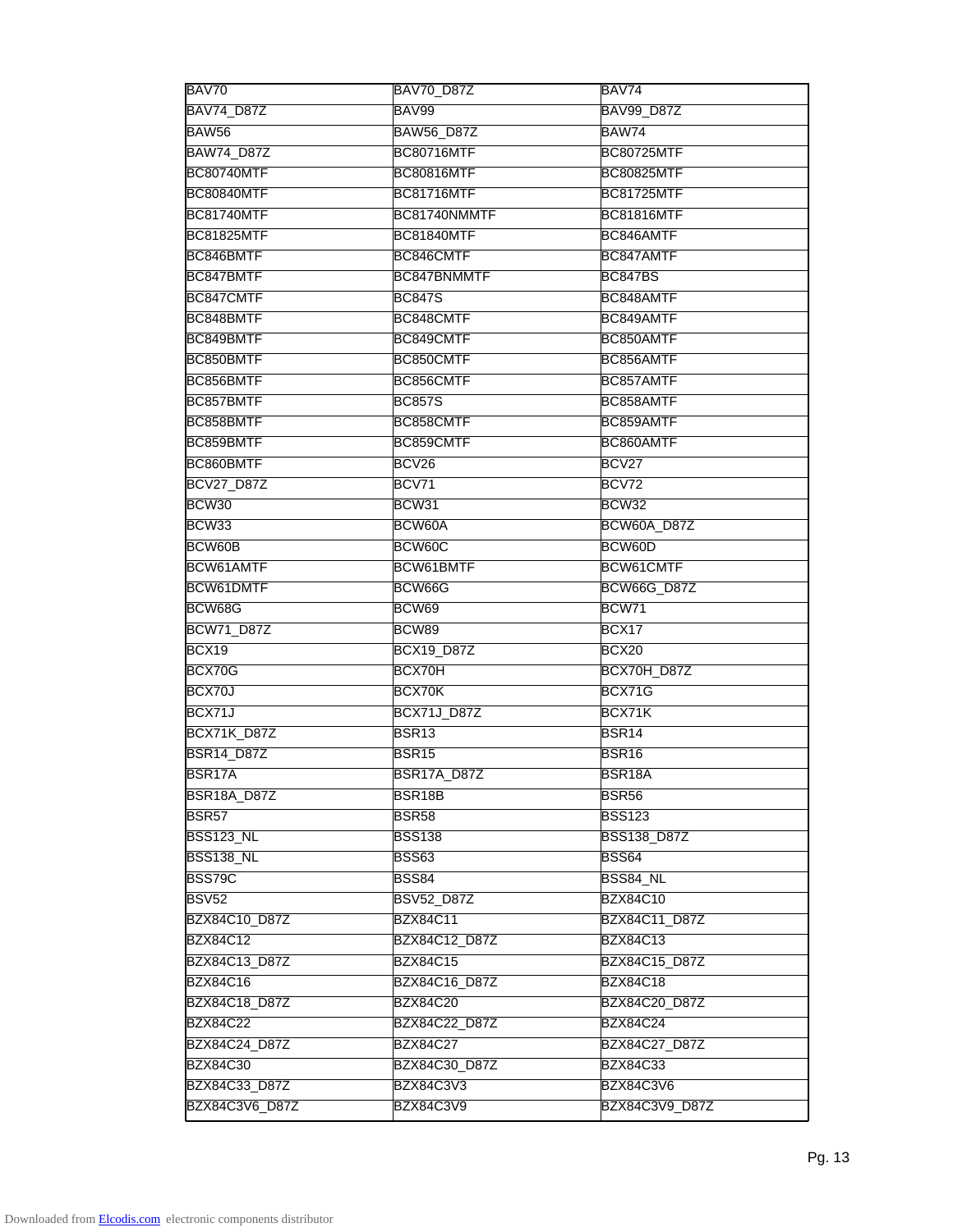| BZX84C4V3             | BZX84C4V3_D87Z        | BZX84C4V7              |
|-----------------------|-----------------------|------------------------|
| BZX84C4V7_D87Z        | <b>BZX84C5V1</b>      | BZX84C5V1_D87Z         |
| <b>BZX84C5V6</b>      | BZX84C5V6_D87Z        | <b>BZX84C6V2</b>       |
| BZX84C6V2_D87Z        | BZX84C6V8             | BZX84C6V8_D87Z         |
| <b>BZX84C7V5</b>      | BZX84C7V5_D87Z        | <b>BZX84C8V2</b>       |
| <b>BZX84C8V2 D87Z</b> | <b>BZX84C9V1</b>      | BZX84C9V1_D87Z         |
| <b>FAN2500S25X</b>    | <b>FAN2500S25X_NL</b> | <b>FAN2500S26X</b>     |
| <b>FAN2500S27X</b>    | FAN2500S285X          | <b>FAN2500S285X_NL</b> |
| <b>FAN2500S28X</b>    | <b>FAN2500S30X</b>    | <b>FAN2500S30X_NL</b>  |
| <b>FAN2500S33X</b>    | FAN2500S33X_NL        | <b>FAN2500SX</b>       |
| FAN2500SX_NL          | <b>FAN2501S25X</b>    | <b>FAN2501S26X</b>     |
| <b>FAN2501S27X</b>    | <b>FAN2501S285X</b>   | <b>FAN2501S28X</b>     |
| <b>FAN2502S25X</b>    | <b>FAN2502S25X_NL</b> | <b>FAN2502S26X</b>     |
| <b>FAN2502S27X</b>    | <b>FAN2502S285X</b>   | <b>FAN2502S28X</b>     |
| <b>FAN2502S28X_NL</b> | <b>FAN2502S30X</b>    | <b>FAN2502S315X</b>    |
| <b>FAN2502SX</b>      | FAN2502SX_NL          | <b>FAN2503S25X</b>     |
| <b>FAN2503S26X</b>    | <b>FAN2503S27X</b>    | FAN2503S285X           |
| <b>FAN2503S28X</b>    | <b>FAN2503S28X_NL</b> | <b>FAN2503S30X</b>     |
| <b>FAN2503S30X_NL</b> | <b>FAN2503S33X</b>    | <b>FAN2503S33X_NL</b>  |
| <b>FAN2504S25X</b>    | <b>FAN2504S26X</b>    | <b>FAN2504S27X</b>     |
| <b>FAN2504S285X</b>   | <b>FAN2504S28X</b>    | <b>FAN2504S30X</b>     |
| <b>FAN2504S33X</b>    | <b>FAN2504S33X_NL</b> | <b>FAN2505S26X</b>     |
| <b>FAN2505S27X</b>    | <b>FAN2505S285X</b>   | <b>FAN2505S28X</b>     |
| <b>FAN2505S30X</b>    | <b>FAN2508S26X</b>    | <b>FAN2508S27X</b>     |
| <b>FAN2508S285X</b>   | <b>FAN2508S28X</b>    | <b>FAN2508SX</b>       |
| <b>FAN2509S26X</b>    | <b>FAN2509S27X</b>    | <b>FAN2509S285X</b>    |
| <b>FAN2509S28X</b>    | <b>FAN2509S30X</b>    | <b>FAN2510S25X</b>     |
| <b>FAN2510S26X</b>    | <b>FAN2510S27X</b>    | <b>FAN2510S285X</b>    |
| <b>FAN2510S28X</b>    | <b>FAN2510S30X</b>    | FAN2510SX              |
| <b>FAN2511S25X</b>    | <b>FAN2511S26X</b>    | <b>FAN2511S27X</b>     |
| FAN2511S285X          | <b>FAN2511S28X</b>    | <b>FAN2511S30X</b>     |
| <b>FAN2512S25X</b>    | <b>FAN2512S25X_NL</b> | <b>FAN2512S26X</b>     |
| <b>FAN2512S27X</b>    | <b>FAN2512S285X</b>   | <b>FAN2512S28X</b>     |
| <b>FAN2512S30X</b>    | <b>FAN2512S33X</b>    | <b>FAN2512S33X_NL</b>  |
| <b>FAN2512SX</b>      | FAN2513S25X           | FAN2513S26X            |
| <b>FAN2513S27X</b>    | FAN2513S285X          | FAN2513S28X            |
| <b>FAN2513S30X</b>    | FAN2513S33X           | FAN2514S25X            |
| <b>FAN2514S26X</b>    | <b>FAN2514S27X</b>    | <b>FAN2514S285X</b>    |
| <b>FAN2514S28X</b>    | <b>FAN2514S30X</b>    | FAN2514S33X            |
| <b>FAN2514SX</b>      | <b>FAN2515S25X</b>    | <b>FAN2515S26X</b>     |
| <b>FAN2515S27X</b>    | FAN2515S285X          | <b>FAN2515S28X</b>     |
| <b>FAN2515S30X</b>    | <b>FAN2518S25X</b>    | FAN2518S26X            |
| <b>FAN2518S27X</b>    | <b>FAN2518S28X</b>    | FAN2519S26X            |
| <b>FAN2519S27X</b>    | FAN2519S285X          | <b>FAN2519S28X</b>     |
| FAN2519S30X           | <b>FAN2535S26X</b>    | FAN2535S285X           |
| <b>FAN2558S10X</b>    | <b>FAN2558S12X</b>    | FAN2558S13X            |
| <b>FAN2558S15X</b>    | <b>FAN2558S18X</b>    | <b>FAN2558S25X</b>     |
| <b>FAN2558S33X</b>    | <b>FAN2558S35X</b>    | <b>FAN2558S36X</b>     |
| <b>FAN2558S38X</b>    | FAN3100CSX            | FAN3100TSX             |
|                       |                       |                        |
| <b>FAN4174IP5X</b>    | <b>FAN4174IS5X</b>    | <b>FAN5307S15X</b>     |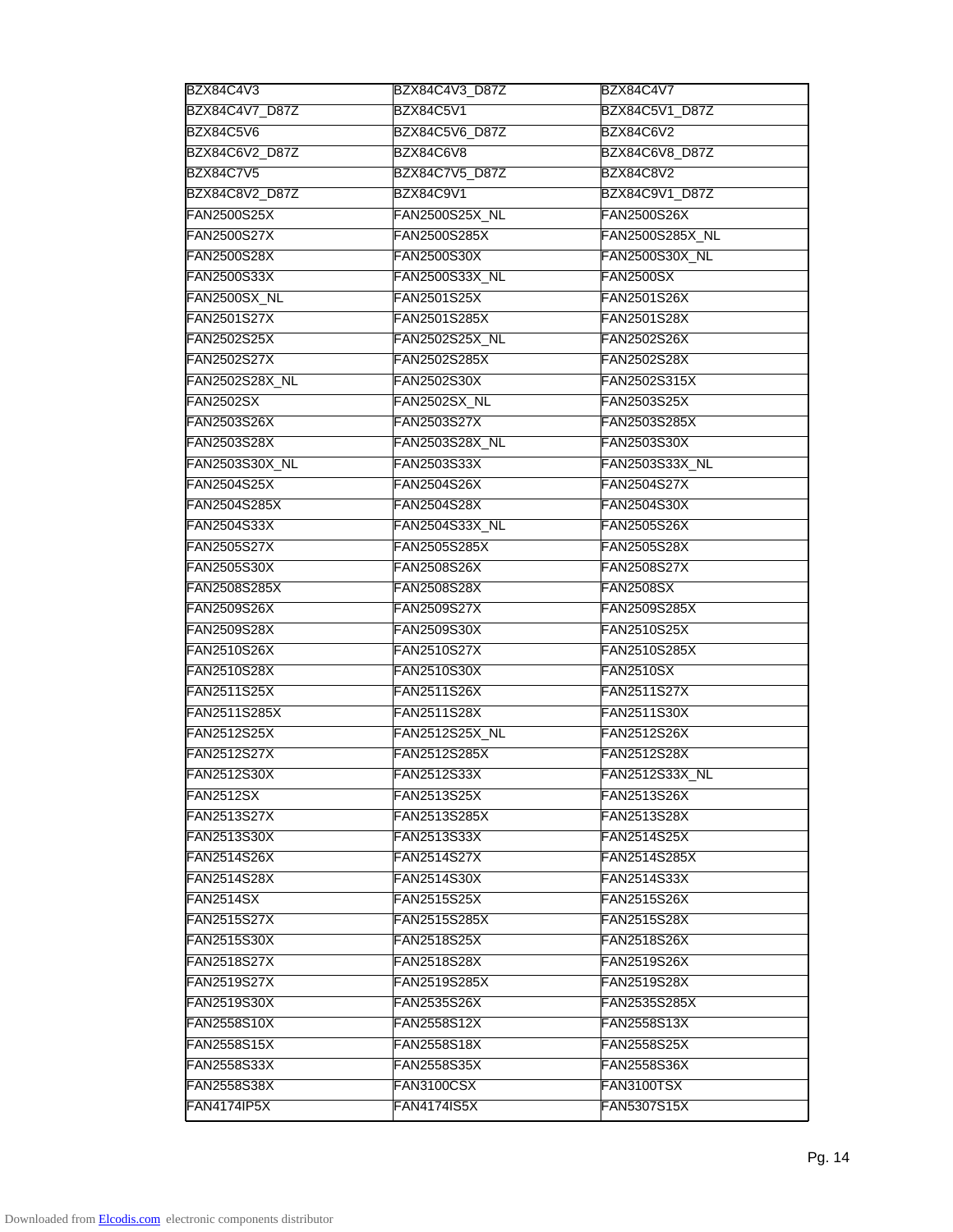| <b>FAN5307SX</b>   | <b>FAN5330SX</b>              |
|--------------------|-------------------------------|
| FAN5332ASX         | FAN5333ASX                    |
| <b>FAN5611S7X</b>  | <b>FAN5612S7X</b>             |
| FDG311N            | FDG311N_NL                    |
| FDG313N            | FDG313N_D87Z                  |
| FDG314P            | FDG315N                       |
| FDG316P_NL         | FDG326P                       |
| FDG327N            | FDG327NZ                      |
| FDG328P            | FDG328P_NL                    |
| FDG330P            | FDG332PZ                      |
| <b>FDG6301N</b>    | FDG6301N_NL                   |
| <b>FDG6303N</b>    | FDG6303N_NL                   |
| FDG6304P_D87Z      | FDG6304P_NL                   |
| FDG6306P_NL        | FDG6306P_SBGX002              |
| <b>FDG6313N</b>    | <b>FDG6316P</b>               |
| FDG6317NZ          | <b>FDG6318P</b>               |
| FDG6318P_NL        | <b>FDG6320C</b>               |
| <b>FDG6321C</b>    | <b>FDG6321C_NL</b>            |
| FDG6322C_D87Z      | <b>FDG6323L</b>               |
| FDG6324L           | <b>FDG6331L</b>               |
| <b>FDG6332C</b>    | FDG6332C_NL                   |
| FDG6335N_NBHX002   | FDG6335N_NL                   |
| <b>FDG8842CZ</b>   | FDG8850NZ                     |
|                    | FDV301N_NB9V003               |
| FDV302P            | FDV302P_D87Z                  |
| FDV303N            | FDV303N_NL                    |
| FDV304P_D87Z       | FDV304P_NB8U002A              |
| FDV304P_NL         | FDV305N                       |
| <b>FFB2227A</b>    | <b>FFB2907A</b>               |
| <b>FFB3904</b>     | FFB3904_NB23296               |
| <b>FFB3946</b>     | <b>FFB5551</b>                |
|                    | <b>FHP3131IS6X</b>            |
| <b>FHP3132IS5X</b> | <b>FIN1001M5</b>              |
| <b>FIN1002M5</b>   | <b>FIN1002M5X</b>             |
| FJV1845FMTF        | FJV1845PMTF                   |
| FJV3101RMTF        | FJV3102RMTF                   |
| FJV3104RMTF        | FJV3105RMTF                   |
| FJV3107RMTF        | FJV3108RMTF                   |
| FJV3110RMTF        | FJV3111RMTF                   |
| FJV3113RMTF        | FJV3114RMTF                   |
| FJV4101RMTF        | FJV4102RMTF                   |
| FJV4104RMTF        | FJV4105RMTF                   |
| FJV4107RMTF        | FJV4108RMTF                   |
|                    | FJV4111RMTF                   |
| FJV4110RMTF        |                               |
| FJV4113RMTF        | FJV4114RMTF                   |
| FJV992FMTF         | FJV992PMTF                    |
| FM20P5X            | FM20S3X                       |
| <b>FMS6141S5X</b>  | <b>FPF2000</b>                |
| <b>FPF2002</b>     | <b>FPF2003</b>                |
|                    | FDV301N<br><b>FHP3130IS5X</b> |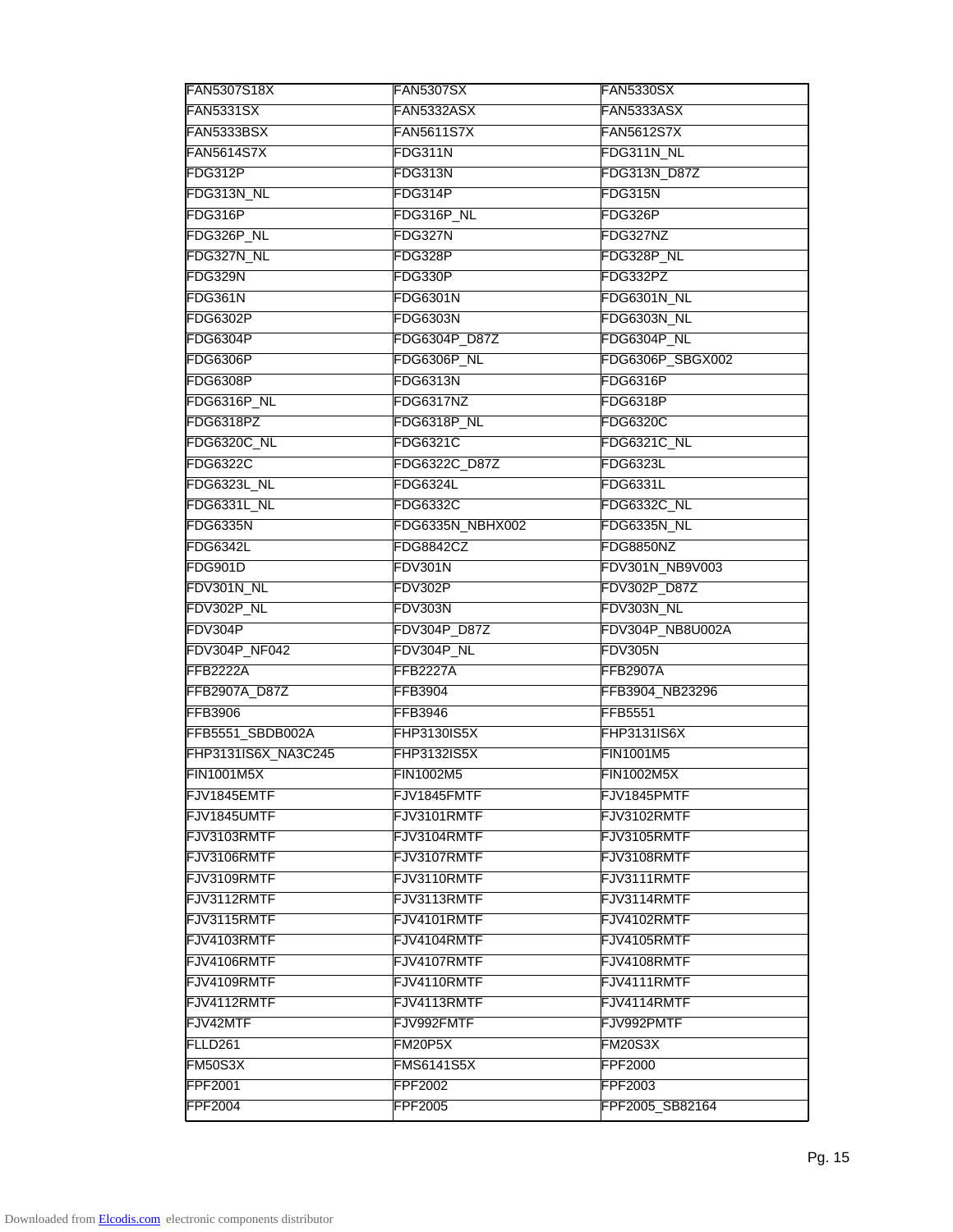| <b>FPF2006</b>    | FPF2006_NBAA006   | <b>FPF2007</b>         |
|-------------------|-------------------|------------------------|
| FPF2007_SB5S011   | <b>FPF2094</b>    | FPF2095                |
| FPF2100           | FPF2101           | FPF2102                |
| FPF2102_SBAA008Z  | FPF2102_SBAA011   | FPF2103                |
| FPF2104           | FPF2105           | FPF2106                |
| FPF2107           | FPF2108           | FPF2108_SBAA007        |
| FPF2109           | FPF2110           | FPF2116                |
| FPF2123           | FPF2124           | FPF2124_SBAA009Z       |
| FPF2124_SBAA010   | <b>FPF2125</b>    | FPF2500                |
| FPF2500_SB82159   | <b>FPF2501</b>    | FPF2502                |
| FPF2503           | <b>FPF2504</b>    | <b>FPF2505</b>         |
| <b>FPF2506</b>    | <b>FSA1156P6</b>  | FSA1156P6X             |
| FSA1156P6X_F080   | FSA1156P6X_F40    | FSA1156P6X_NF40        |
| <b>FSA1157P6</b>  | <b>FSA1157P6X</b> | FSA1157P6X_NF40        |
| <b>FSA2156P6</b>  | <b>FSA2156P6X</b> | <b>FSA3157P6X</b>      |
| FSA3157P6X_F40    | <b>FSA4157AP6</b> | FSA4157AP6X            |
| <b>FSA4157P6</b>  | FSA4157P6X        | <b>FSA4157P6X NF40</b> |
| <b>FSA4159P6X</b> | <b>FSA5157P6X</b> | FSA66M5                |
| <b>FSA66P5</b>    | FSA66P5X          | FSA66P5X_F080          |
| FSAU3157P6X       | FSAU3157P6X_F40   | FXLP34P5X              |
| FXLP34P5X_F080    | FXLP34P5X_F40     | FY49_BFY005B           |
| FY49_NBFY005      | FYV0203DNMTF      | FYV0203DSMTF           |
| FYV0203SMTF       | FYV0704SMTF       | KSA1182OMTF            |
| KSA1182YMTF       | KSA1298OMTF       | KSA1298YMTF            |
| KSA812GAMTF       | KSA812GMTF        | KSA812LMTF             |
| KSA812OMTF        | KSA812YMTF        | KSC1623GMTF            |
| KSC1623LMTF       | KSC1623OMTF       | KSC1623YMTF            |
| KSC2223OMTF       | KSC2223YMTF       | KSC2715OMTF            |
| KSC2715YMTF       | KSC2755OMTF       | KSC2755YMTF            |
| KSC2757OMTF       | KSC2757RMTF       | KSC2757YMTF            |
| KSC2859OMTF       | KSC2859YMTF       | KSC3265OMTF            |
| KSC3265YMTF       | KSK595HMTF        | KST05MTF               |
| KST06MTF          | <b>KST10MTF</b>   | <b>KST13MTF</b>        |
| KST14MTF          | KST2222AMTF       | KST2484MTF             |
| KST2907AMTF       | KST2907ASMTF      | KST3904LGEMTF          |
| KST3904MTF        | KST3906MTF        | KST4123MTF             |
| KST4124MTF        | KST4125MTF        | KST4126MTF             |
| KST42MTF          | <b>KST43MTF</b>   | KST4401MTF             |
| KST4403MTF        | KST5086MTF        | KST5087MTF             |
| KST5088MTF        | KST5089MTF        | KST5179MTF             |
| KST5401MTF        | KST5550MTF        | KST5551MTF             |
| KST55MTF          | KST56MTF          | KST63MTF               |
| KST64MTF          | KST92MTF          | KST93MTF               |
| <b>LMV321AP5X</b> | LMV321AS5X        | <b>MMBD1201</b>        |
| MMBD1201_D87Z     | <b>MMBD1202</b>   | <b>MMBD1203</b>        |
| MMBD1203_D87Z     | MMBD1204          | MMBD1204_D87Z          |
| MMBD1205          | MMBD1205_D87Z     | <b>MMBD1401</b>        |
| MMBD1401A         | MMBD1401_D87Z     | MMBD1403               |
| MMBD1403A         | MMBD1404          | MMBD1404A              |
| MMBD1404_NB2H020  | MMBD1405          | MMBD1405A              |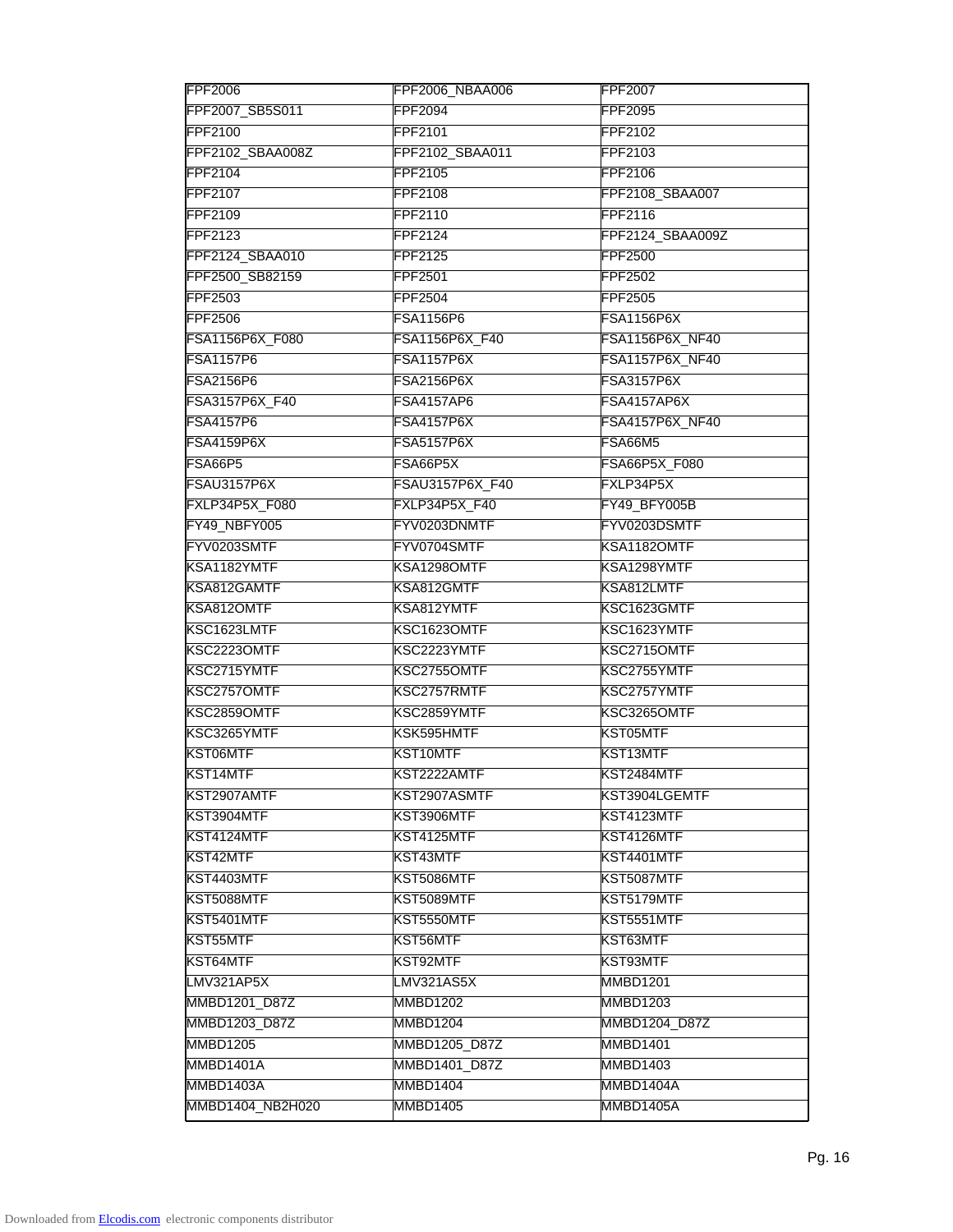| MMBD1501A       | <b>MMBD1501A D87Z</b>                                                                                                                                                                                                                                                                                                                                                                                                           |
|-----------------|---------------------------------------------------------------------------------------------------------------------------------------------------------------------------------------------------------------------------------------------------------------------------------------------------------------------------------------------------------------------------------------------------------------------------------|
| MMBD1503        | MMBD1503A                                                                                                                                                                                                                                                                                                                                                                                                                       |
| MMBD1504        | MMBD1504A                                                                                                                                                                                                                                                                                                                                                                                                                       |
| MMBD1505        | MMBD1505A                                                                                                                                                                                                                                                                                                                                                                                                                       |
| MMBD1701        | MMBD1701A                                                                                                                                                                                                                                                                                                                                                                                                                       |
| MMBD1703        | MMBD1703A                                                                                                                                                                                                                                                                                                                                                                                                                       |
| MMBD1705        | MMBD1705A                                                                                                                                                                                                                                                                                                                                                                                                                       |
| MMBD4148        | MMBD4148CA                                                                                                                                                                                                                                                                                                                                                                                                                      |
| MMBD4148SE      | MMBD4148_D87Z                                                                                                                                                                                                                                                                                                                                                                                                                   |
| MMBD6050        | <b>MMBD7000</b>                                                                                                                                                                                                                                                                                                                                                                                                                 |
| MMBD914         | MMBD914_D87Z                                                                                                                                                                                                                                                                                                                                                                                                                    |
| MMBF170         | MMBF170_NL                                                                                                                                                                                                                                                                                                                                                                                                                      |
| <b>MMBF4092</b> | MMBF4093                                                                                                                                                                                                                                                                                                                                                                                                                        |
| <b>MMBF4118</b> | MMBF4119                                                                                                                                                                                                                                                                                                                                                                                                                        |
| <b>MMBF4392</b> | <b>MMBF4393</b>                                                                                                                                                                                                                                                                                                                                                                                                                 |
| MMBF4416A       | <b>MMBF5103</b>                                                                                                                                                                                                                                                                                                                                                                                                                 |
| <b>MMBF5458</b> | <b>MMBF5459</b>                                                                                                                                                                                                                                                                                                                                                                                                                 |
| MMBF5461        | <b>MMBF5462</b>                                                                                                                                                                                                                                                                                                                                                                                                                 |
| <b>MMBF5485</b> | MMBF5485_NB50012                                                                                                                                                                                                                                                                                                                                                                                                                |
| MMBFJ111        | MMBFJ112                                                                                                                                                                                                                                                                                                                                                                                                                        |
| MMBFJ113        | MMBFJ175                                                                                                                                                                                                                                                                                                                                                                                                                        |
| MMBFJ177        | MMBFJ201                                                                                                                                                                                                                                                                                                                                                                                                                        |
| MMBFJ203        | MMBFJ210                                                                                                                                                                                                                                                                                                                                                                                                                        |
| MMBFJ212        | MMBFJ270                                                                                                                                                                                                                                                                                                                                                                                                                        |
| MMBFJ304        | MMBFJ305                                                                                                                                                                                                                                                                                                                                                                                                                        |
| MMBFJ310        | MMBT100                                                                                                                                                                                                                                                                                                                                                                                                                         |
|                 | MMBT200                                                                                                                                                                                                                                                                                                                                                                                                                         |
|                 | <b>MMBT2222</b>                                                                                                                                                                                                                                                                                                                                                                                                                 |
|                 | <b>MMBT2222A D87Z</b>                                                                                                                                                                                                                                                                                                                                                                                                           |
|                 | <b>MMBT2369</b>                                                                                                                                                                                                                                                                                                                                                                                                                 |
| <b>MMBT2484</b> | <b>MMBT2907</b>                                                                                                                                                                                                                                                                                                                                                                                                                 |
|                 | MMBT2907A_D87Z                                                                                                                                                                                                                                                                                                                                                                                                                  |
|                 | MMBT2907_D87Z                                                                                                                                                                                                                                                                                                                                                                                                                   |
|                 | MMBT3640_D87Z                                                                                                                                                                                                                                                                                                                                                                                                                   |
|                 | <b>MMBT3904</b>                                                                                                                                                                                                                                                                                                                                                                                                                 |
|                 | MMBT3904_F065                                                                                                                                                                                                                                                                                                                                                                                                                   |
|                 | MMBT3906_D87Z                                                                                                                                                                                                                                                                                                                                                                                                                   |
|                 | MMBT4126                                                                                                                                                                                                                                                                                                                                                                                                                        |
|                 | <b>MMBT4356</b>                                                                                                                                                                                                                                                                                                                                                                                                                 |
|                 | MMBT4401K                                                                                                                                                                                                                                                                                                                                                                                                                       |
|                 | MMBT4403                                                                                                                                                                                                                                                                                                                                                                                                                        |
|                 | MMBT4403 F065                                                                                                                                                                                                                                                                                                                                                                                                                   |
|                 | <b>MMBT5088</b>                                                                                                                                                                                                                                                                                                                                                                                                                 |
|                 | MMBT5179                                                                                                                                                                                                                                                                                                                                                                                                                        |
|                 | MMBT5401_D87Z                                                                                                                                                                                                                                                                                                                                                                                                                   |
|                 | <b>MMBT5770</b>                                                                                                                                                                                                                                                                                                                                                                                                                 |
|                 | <b>MMBT6427</b>                                                                                                                                                                                                                                                                                                                                                                                                                 |
|                 | <b>MMBT6515</b>                                                                                                                                                                                                                                                                                                                                                                                                                 |
|                 | MMBTA06                                                                                                                                                                                                                                                                                                                                                                                                                         |
|                 |                                                                                                                                                                                                                                                                                                                                                                                                                                 |
|                 | MMBTA13                                                                                                                                                                                                                                                                                                                                                                                                                         |
|                 | MMBT100_SB10217<br>MMBT200 SB68107<br>MMBT2222AK<br>MMBT2222A NB19233B<br>MMBT2907AK<br>MMBT2907A_NB63813B<br><b>MMBT3640</b><br><b>MMBT3702</b><br>MMBT3904_D87Z<br>MMBT3906K<br><b>MMBT4124</b><br><b>MMBT4355</b><br><b>MMBT4401</b><br>MMBT4401_F065<br><b>MMBT4403 D87Z</b><br>MMBT5087_NB68106<br><b>MMBT5089</b><br><b>MMBT5401</b><br><b>MMBT5551</b><br><b>MMBT5962</b><br>MMBT6428_SB10220<br>MMBTA05<br>MMBTA06 L98Z |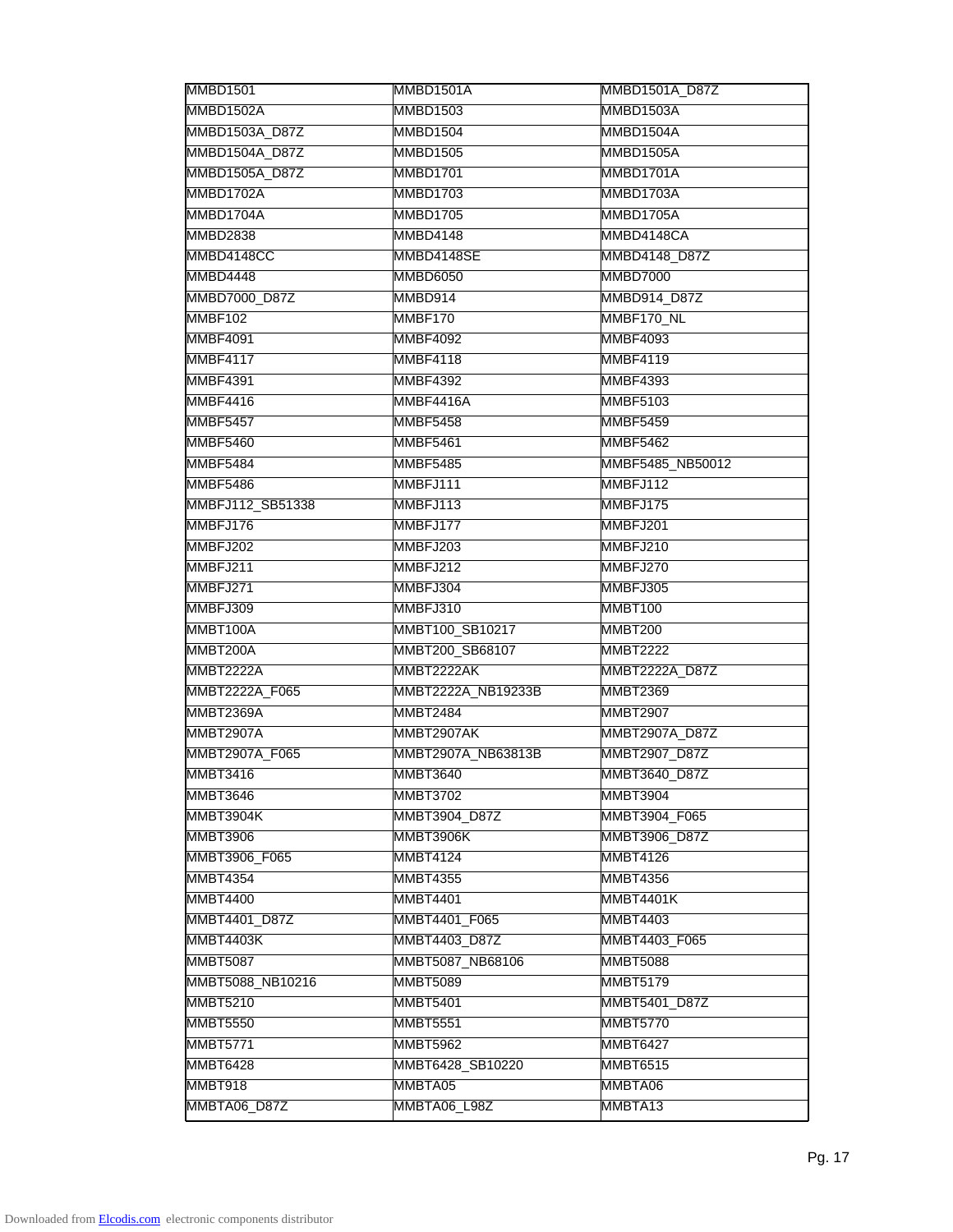| MMBTA13_D87Z          | MMBTA14            | MMBTA14_D87Z          |
|-----------------------|--------------------|-----------------------|
| MMBTA14_NB05232       | MMBTA42            | MMBTA42_D87Z          |
| MMBTA55               | MMBTA56            | MMBTA56_D87Z          |
| MMBTA63               | MMBTA64            | MMBTA92               |
| MMBTA92_D87Z          | MMBTH10            | MMBTH10RG             |
| MMBTH11               | MMBTH24            | MMBTH34               |
| MMBTH81               | MMBTH81_D87Z       | MMBZ5221B             |
| MMBZ5223B             | MMBZ5226B          | <b>MMBZ5226B D87Z</b> |
| MMBZ5227B             | MMBZ5227B_D87Z     | MMBZ5228B             |
| <b>MMBZ5228B D87Z</b> | MMBZ5229B          | <b>MMBZ5229B D87Z</b> |
| MMBZ5230B             | MMBZ5230B_D87Z     | MMBZ5231B             |
| MMBZ5231B_D87Z        | MMBZ5232B          | MMBZ5232B_D87Z        |
| MMBZ5233B             | MMBZ5233B_D87Z     | MMBZ5234B             |
| MMBZ5234B_D87Z        | MMBZ5235B          | MMBZ5235B_D87Z        |
| MMBZ5235B_NBJY003     | MMBZ5236B          | MMBZ5236B_D87Z        |
| MMBZ5237B             | MMBZ5237B_D87Z     | MMBZ5238B             |
| MMBZ5238B_D87Z        | MMBZ5239B          | MMBZ5239B_D87Z        |
| MMBZ5240B             | MMBZ5240B_D87Z     | MMBZ5241B             |
| <b>MMBZ5241B D87Z</b> | MMBZ5242B          | <b>MMBZ5242B D87Z</b> |
| MMBZ5243B             | MMBZ5243B_D87Z     | MMBZ5244B             |
| MMBZ5244B_D87Z        | MMBZ5245B          | MMBZ5245B_D87Z        |
| MMBZ5246B             | MMBZ5246B_D87Z     | MMBZ5247B             |
| MMBZ5247B_D87Z        | MMBZ5248B          | MMBZ5248B_D87Z        |
| MMBZ5249B             | MMBZ5249B_D87Z     | MMBZ5250B             |
| MMBZ5250B_D87Z        | <b>MMBZ5251B</b>   | MMBZ5251B_D87Z        |
| MMBZ5252B             | MMBZ5252B_D87Z     | MMBZ5253B             |
| MMBZ5253B_D87Z        | MMBZ5254B          | MMBZ5254B_D87Z        |
| MMBZ5255B             | MMBZ5256B          | <b>MMBZ5256B D87Z</b> |
| MMBZ5257B             | MMBZ5257B_D87Z     | MMBZ5V6B              |
| <b>NC7S00M5</b>       | NC7S00M5X          | NC7S00M5X_F042        |
| NC7S00M5X_F40         | NC7S00M5_F40       | NC7S00P5              |
| NC7S00P5X             | NC7S00P5X_F40      | <b>NC7S02M5</b>       |
| NC7S02M5X             | NC7S02M5X F40      | <b>NC7S02P5</b>       |
| NC7S02P5X             | NC7S02P5X_F40      | <b>NC7S04M5</b>       |
| NC7S04M5X             | NC7S04M5X_F40      | <b>NC7S04M5 F40</b>   |
| NC7S04P5              | NC7S04P5X          | NC7S04P5X_F065        |
| NC7S04P5X_F40         | <b>NC7S08M5</b>    | NC7S08M5X             |
| NC7S08M5X_F042        | NC7S08M5X_F40      | NC7S08M5X_SF500951    |
| NC7S08M5_F40          | <b>NC7S08P5</b>    | NC7S08P5X             |
| <b>NC7S08P5X_F40</b>  | <b>NC7S14M5</b>    | NC7S14M5X             |
| <b>NC7S14M5X F40</b>  | NC7S14M5X_SF500948 | <b>NC7S14P5</b>       |
| <b>NC7S14P5X</b>      | NC7S14P5X_F080     | <b>NC7S14P5X F40</b>  |
| <b>NC7S32M5</b>       | <b>NC7S32M5X</b>   | NC7S32M5X_F40         |
| NC7S32M5_F40          | <b>NC7S32P5</b>    | NC7S32P5X             |
| NC7S32P5X_F40         | <b>NC7S86M5</b>    | NC7S86M5X             |
| <b>NC7S86M5X_F40</b>  | NC7S86M5X_SF501630 | <b>NC7S86P5</b>       |
| <b>NC7S86P5X</b>      | NC7S86P5X_F40      | NC7SB3157P6X          |
| NC7SB3157P6X_F021     | NC7SB3157P6X_F042  | NC7SB3157P6X_F080     |
| NC7SB3157P6X_F40      | NC7SB3157P6X_NF042 | NC7SB3157P6X_NF40     |
| NC7SB3157P6_F40       | NC7SB3257P6X       | NC7SB3257P6X_F40      |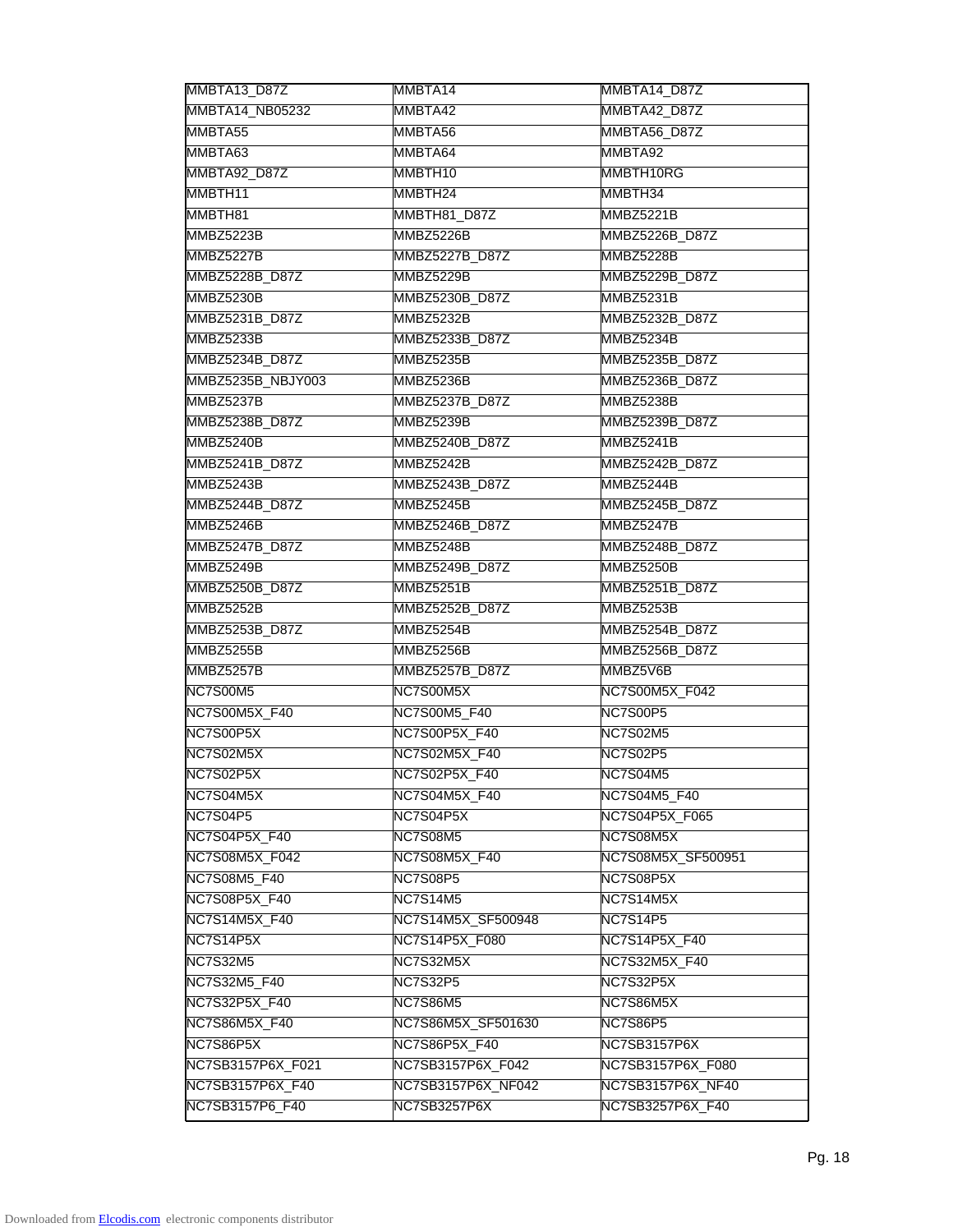| NC7SB3257P6X_NF40      | NC7SB3257P6X_SB82152  | NC7SBU3157P6X    |
|------------------------|-----------------------|------------------|
| NC7SBU3157P6X_NF40     | NC7SP00P5X            | NC7SP02P5X       |
| NC7SP04P5X             | NC7SP05P5X            | NC7SP05P5X_F40   |
| NC7SP08P5X             | NC7SP125P5X           | NC7SP126P5X      |
| NC7SP126P5X_F080       | NC7SP14P5X            | NC7SP157P6X      |
| NC7SP158P6X            | NC7SP17P5X            | NC7SP17P5X_F080  |
| NC7SP19P6X             | NC7SP32P5X            | NC7SP34P5X       |
| NC7SP38P5X             | NC7SP57P6X            | NC7SP58P6X       |
| NC7SP86P5X             | NC7SPU04P5X           | NC7ST00M5        |
| NC7ST00M5X             | NC7ST00P5             | NC7ST00P5X       |
| NC7ST02M5              | NC7ST02M5X            | NC7ST02M5X_F40   |
| NC7ST02P5              | NC7ST02P5X            | NC7ST04M5        |
| NC7ST04M5X             | NC7ST04M5X_F40        | NC7ST04P5        |
| NC7ST04P5X             | NC7ST04P5X_F080       | NC7ST04P5X_F40   |
| NC7ST08M5              | NC7ST08M5X            | NC7ST08M5X_F40   |
| NC7ST08P5              | NC7ST08P5X            | NC7ST08P5X_F40   |
| <b>NC7ST32M5</b>       | NC7ST32M5X            | NC7ST32M5X_F40   |
| NC7ST32P5              | NC7ST32P5X            | NC7ST32P5X_F080  |
| <b>NC7ST32P5X F40</b>  | NC7ST86M5             | NC7ST86M5X       |
| NC7ST86P5              | NC7ST86P5X            | NC7ST86P5X_F40   |
| NC7SU04M5              | NC7SU04M5X            | NC7SU04P5        |
| NC7SU04P5X             | NC7SU04P5X_F080       | NC7SU04P5X_F40   |
| NC7SV00P5X             | NC7SV02P5X            | NC7SV04P5X       |
| NC7SV05P5X             | NC7SV08P5X            | NC7SV11P6X       |
| NC7SV125P5X            | NC7SV125P5X_F080      | NC7SV125P5X_F40  |
| NC7SV126P5X            | NC7SV14P5X            | NC7SV157P6X      |
| NC7SV158P6X            | NC7SV17P5X            | NC7SV17P5X_F40   |
| NC7SV19P6X             | NC7SV32P5X            | NC7SV32P5X_F40   |
| NC7SV34P5X             | NC7SV34P5X_F40        | NC7SV38P5X       |
| NC7SV57P6X             | NC7SV58P6X            | NC7SV86P5X       |
| NC7SVU04P5X            | NC7SZ00M5             | NC7SZ00M5X       |
| NC7SZ00M5X_F40         | NC7SZ00P5             | NC7SZ00P5X       |
| NC7SZ00P5X_F042        | NC7SZ00P5X_F080       | NC7SZ00P5X_F40   |
| NC7SZ00P5_F042         | NC7SZ02M5             | NC7SZ02M5X       |
| NC7SZ02M5X_F40         | NC7SZ02P5             | NC7SZ02P5X       |
| NC7SZ02P5X_F40         | NC7SZ02P5_F042        | NC7SZ04M5        |
| NC7SZ04M5X             | NC7SZ04M5X_F065       | NC7SZ04M5X_F40   |
| NC7SZ04M5X_SF501625    | NC7SZ04M5_F40         | NC7SZ04P5        |
| NC7SZ04P5X             | NC7SZ04P5X_F042       | NC7SZ04P5X_F065  |
| <b>NC7SZ04P5X_F080</b> | <b>NC7SZ04P5X_F40</b> | NC7SZ05M5        |
| NC7SZ05M5X             | NC7SZ05P5             | NC7SZ05P5X       |
| NC7SZ05P5X_F080        | NC7SZ05P5X_F40        | NC7SZ08M5        |
| NC7SZ08M5X             | NC7SZ08M5X_F065       | NC7SZ08M5X_F40   |
| NC7SZ08M5_F40          | NC7SZ08P5             | NC7SZ08P5X       |
| NC7SZ08P5X_F005        | NC7SZ08P5X_F042       | NC7SZ08P5X_F065  |
| NC7SZ08P5X_F080        | NC7SZ08P5X_F40        | NC7SZ08P5_F40    |
| NC7SZ10P6X             | NC7SZ11P6X            | NC7SZ11P6X_F080  |
| NC7SZ11P6X_F40         | <b>NC7SZ125M5</b>     | NC7SZ125M5X      |
| NC7SZ125M5X_F065       | NC7SZ125M5X_F40       | NC7SZ125M5 F40   |
| <b>NC7SZ125P5</b>      | NC7SZ125P5X           | NC7SZ125P5X_F042 |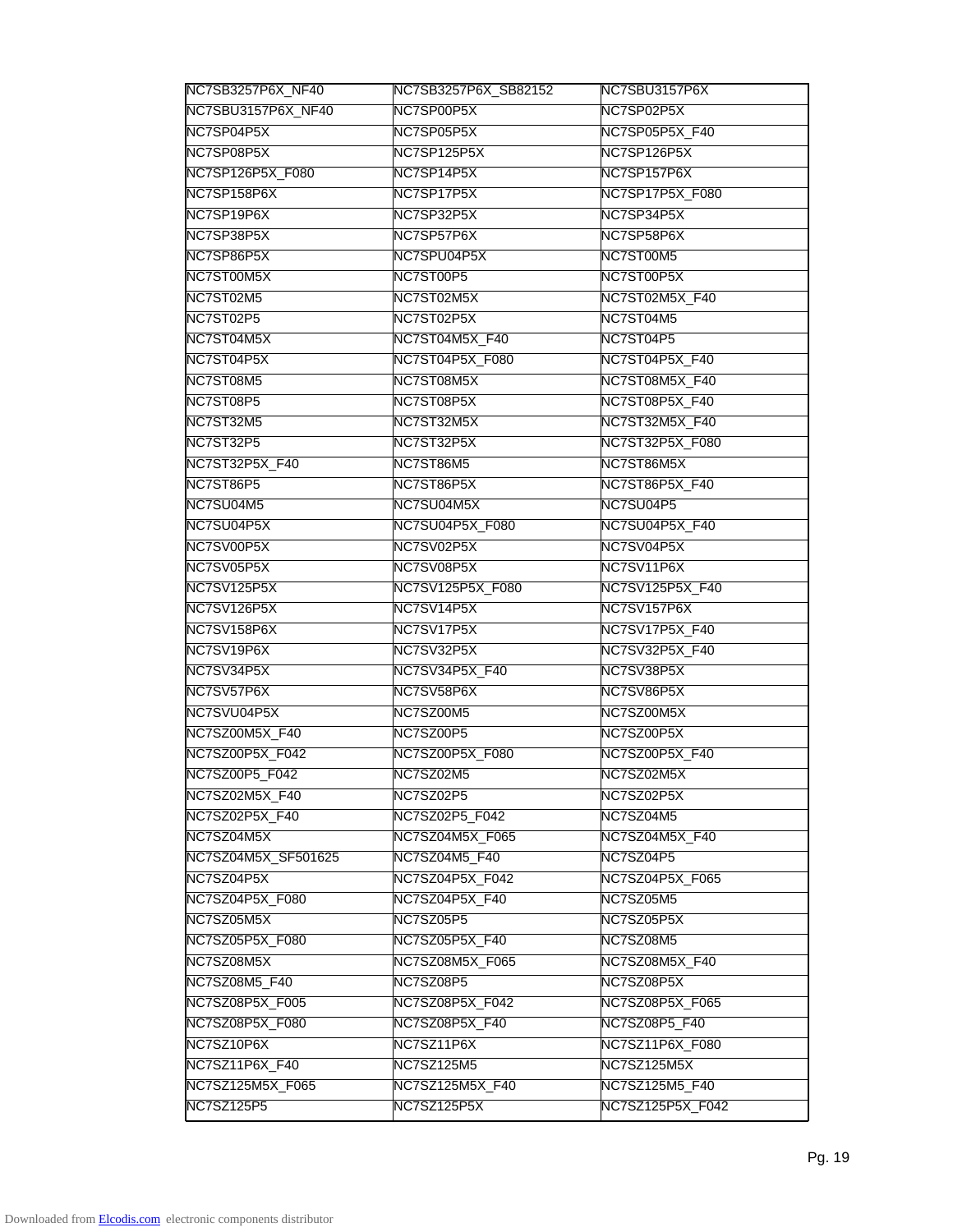| NC7SZ125P5X_F065       | NC7SZ125P5X_F080   | NC7SZ125P5X_F40        |
|------------------------|--------------------|------------------------|
| <b>NC7SZ126M5</b>      | <b>NC7SZ126M5X</b> | NC7SZ126M5X_F065       |
| NC7SZ126M5X_F40        | NC7SZ126P5         | NC7SZ126P5X            |
| NC7SZ126P5X_F065       | NC7SZ126P5X_F080   | NC7SZ126P5X_F40        |
| NC7SZ14M5              | NC7SZ14M5X         | NC7SZ14M5X_F065        |
| NC7SZ14M5X_F40         | NC7SZ14P5          | NC7SZ14P5X             |
| NC7SZ14P5X_F080        | NC7SZ14P5X_F40     | NC7SZ157P6X            |
| NC7SZ157P6X_F065       | NC7SZ157P6X_F080   | NC7SZ157P6X_F40        |
| <b>NC7SZ175P6</b>      | NC7SZ175P6X        | NC7SZ175P6X_F042       |
| NC7SZ175P6X_F080       | NC7SZ175P6X_F40    | NC7SZ18P6X             |
| NC7SZ19P6              | NC7SZ19P6X         | NC7SZ19P6X_F065        |
| NC7SZ19P6X_F080        | NC7SZ19P6X_F40     | NC7SZ27P6X             |
| NC7SZ32M5              | NC7SZ32M5X         | NC7SZ32M5X_F065        |
| NC7SZ32M5X_F40         | NC7SZ32P5          | NC7SZ32P5X             |
| <b>NC7SZ32P5X F005</b> | NC7SZ32P5X_F042    | <b>NC7SZ32P5X_F065</b> |
| <b>NC7SZ32P5X_F080</b> | NC7SZ32P5X_F40     | NC7SZ32P5_F40          |
| NC7SZ332P6X            | NC7SZ332P6X F40    | NC7SZ373P6             |
| NC7SZ373P6X            | NC7SZ373P6X_F080   | NC7SZ374P6             |
| NC7SZ374P6X            | NC7SZ384M5         | NC7SZ384M5X            |
| NC7SZ384M5X_F40        | NC7SZ384M5_F40     | <b>NC7SZ384P5</b>      |
| NC7SZ384P5X            | NC7SZ384P5X_F042   | NC7SZ384P5X_F080       |
| NC7SZ384P5X_F40        | NC7SZ384P5X_NF40   | NC7SZ384P5_F40         |
| NC7SZ386P6X            | NC7SZ38M5          | NC7SZ38M5X             |
| NC7SZ38P5              | NC7SZ38P5X         | NC7SZ57P6X             |
| NC7SZ57P6X_F065        | NC7SZ57P6X_F40     | NC7SZ58P6X             |
| NC7SZ58P6X_F065        | NC7SZ58P6X_F40     | NC7SZ66M5              |
| NC7SZ66M5X             | NC7SZ66M5X_F40     | NC7SZ66M5X_NF40        |
| NC7SZ66M5_F40          | NC7SZ66P5          | NC7SZ66P5X             |
| NC7SZ66P5X_F009        | NC7SZ66P5X_F080    | NC7SZ66P5X_F40         |
| NC7SZ66P5X_NF40        | NC7SZ86M5          | NC7SZ86M5X             |
| NC7SZ86M5X_SF500979    | NC7SZ86P5          | NC7SZ86P5X             |
| NC7SZ86P5X_F005        | NC7SZ86P5X_F042    | NC7SZ86P5X_F40         |
| NC7SZ86P5_F042         | NC7SZ86P5_F40      | NC7SZD384M5            |
| NC7SZD384M5X           | NC7SZD384M5X_F40   | NC7SZD384P5X           |
| NC7SZD384P5X_F40       | NC7SZD384P5X_NF40  | NC7SZD384P5_F40        |
| NC7SZU04M5             | NC7SZU04M5X        | NC7SZU04M5X_F40        |
| NC7SZU04M5 F40         | NC7SZU04P5         | NC7SZU04P5X            |
| NC7SZU04P5X_F40        | NC7WP14P6X         | NC7WV04P6X             |
| NC7WV07P6X             | NC7WV14P6X         | NC7WV16P6X             |
| NC7WV16P6X_F40         | NC7WV17P6X         | NC7WZ04P6              |
| NC7WZ04P6X             | NC7WZ04P6X_F065    | NC7WZ04P6X F080        |
| NC7WZ04P6X F40         | NC7WZ04P6_F40      | NC7WZ07P6              |
| NC7WZ07P6X             | NC7WZ07P6X_F042    | NC7WZ07P6X_F065        |
| NC7WZ07P6X_F080        | NC7WZ07P6X_F40     | NC7WZ14P6              |
| NC7WZ14P6X             | NC7WZ14P6X_F065    | NC7WZ14P6X_F080        |
| NC7WZ14P6X_F40         | NC7WZ14P6_F40      | NC7WZ16P6              |
| NC7WZ16P6X             | NC7WZ16P6X_F065    | NC7WZ16P6X_F080        |
| NC7WZ16P6X_F40         | NC7WZ17P6          | NC7WZ17P6X             |
| NC7WZ17P6X_F042        | NC7WZ17P6X_F065    | NC7WZ17P6X F080        |
| NC7WZ17P6X_F40         | NC7WZ17P6X_SB82140 | NC7WZU04P6             |
|                        |                    |                        |